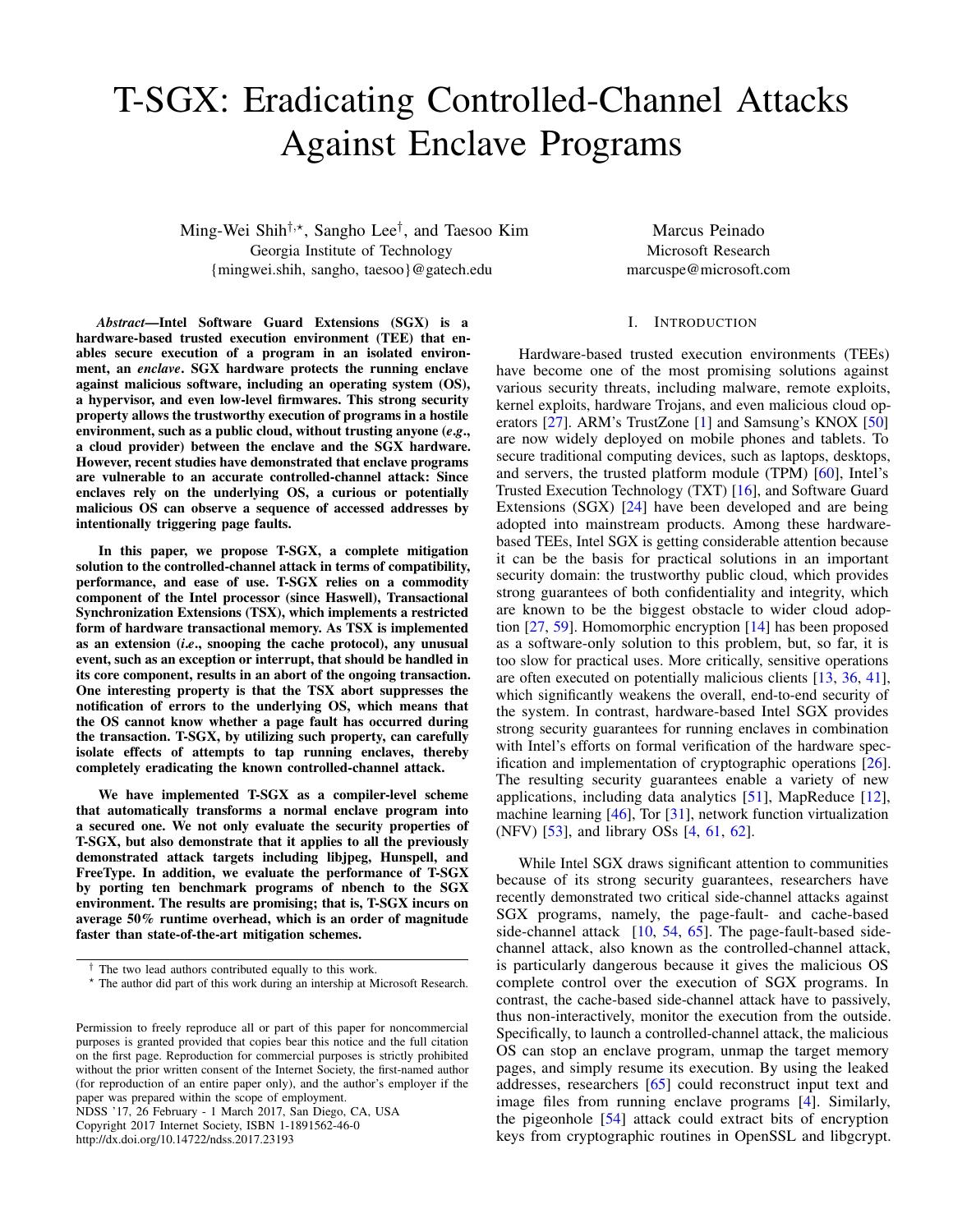In response to the controlled-channel attack, two types of countermeasures have been proposed, namely, obfuscating memory accesses [\[9,](#page-13-10) [49,](#page-14-13) [54\]](#page-14-11) and isolating page faults [\[19,](#page-13-11) 54], but both are limited in terms of performance or compatibility. First, memory access obfuscation suffers from huge performance degradation: up to  $4000 \times$  overhead without significant developer effort [\[54\]](#page-14-11). Second, more efficient schemes, such as self-paging [\[19\]](#page-13-11) and contractual execution [\[54\]](#page-14-11), require new page-fault delivery mechanisms that do not exist in mainstream processors and are unlikely to be included in them in the foreseeable future. For example, Intel considers side-channel attacks as out of scope for SGX [\[26\]](#page-13-6) and is unlikely to disrupt core processor components to accommodate such proposals.

In this paper, we propose a new, practical enclave design, T-SGX, that can protect any enclave program against controlledchannel attacks. At a high level, T-SGX transforms an enclave program such that any exception or interrupt that occurs during the execution is redirected to one specific page (see  $\S V-B$ ). We provide strong security guarantees against controlled-channel attacks under a conservative threat model (see [§VII\)](#page-8-0). T-SGX realizes this mechanism with a commodity hardware feature, Intel Transactional Synchronization Extensions (TSX), that was introduced with the Haswell processor. The key enabling property of TSX is the way it aborts an ongoing transaction when encountering an erroneous situation, such as a page fault or interrupt. In particular, when a page fault occurs, TSX immediately invokes a user-space fallback handler *without notifying the underlying OS*. The fallback handler recognizes whether the very recent attempt to execute a code page or access a data page has triggered a page fault. If it did, T-SGX carefully terminates the program. Further, TSX ensures that such traps and exceptions are *never exposed to system software including the OS and a hypervisor*, implying that the controlled-channel attack relying on page-fault monitoring is no longer possible with T-SGX because *even the OS cannot know whether a page fault has occurred*. However, obtaining a working, efficient TSX-secured enclave binary requires careful program analysis. First, TSX is very sensitive to cache usage; it treats cache conflicts and evictions as errors [\[25,](#page-13-12) §15.3.8.2]. Thus, we have to carefully compose transactional code regions based on their memory access patterns. Second, TSX treats any interrupts and exceptions as errors (*e*.*g*., timer and I/O interrupts), so we cannot run a code region for a long time even if it makes no memory accesses. Third, setting up a TSX transaction is very expensive (around 200 cycles on our test machine with an Intel Core i7-6700K 4 GHz CPU), which implies a naïve solution, wrapping individual instructions with TSX, is impractical. Finally, we need to carefully arrange transactional code regions in memory to hide transitions between them from attackers (see [§V-B\)](#page-5-0).

T-SGX is based on a modified LLVM compiler satisfying the following three important design requirements. One is that T-SGX automatically transforms a normal enclave program into a secured version, all of whose code and data pages are wrapped with TSX. Another requirment is that T-SGX isolates the specific page for the fallback handler and other transaction control code, called *springboard*, from the original program's code and data pages to ensure that exceptions including page faults and timer interrupts can only be triggered on the springboard. The OS can still identify whether an exception has occurred at the springboard, but this does not reveal any meaningful information. Lastly, T-SGX ensures that no unexpected transaction aborts caused by benign errors (*e*.*g*., transaction buffer overflow and timer interrupts), by carefully splitting a target enclave program into a number of *small execution blocks* satisfying the TSX cache constraints. A conservative splitting strategy (*e*.*g*., secure individual basic blocks) significantly slows down T-SGX [\(§VIII\)](#page-9-0). We develop compiler-level optimization techniques such as loop optimizations and cache usage analysis that maximize the size of execution blocks  $(\frac{8}{8}V)$ . Our evaluation results show the effectiveness of T-SGX in terms of security, compatibility, and performance. We applied T-SGX to three previous controlled-channel attack targets including libjpeg, Hunspell, and FreeType and demonstrated that the attack can no longer work. In addition, applying T-SGX to these programs require no source code modifications. We also checked the overall overhead of the programs. On average, the execution time increased by 40% and the memory consumption increased by 30%. Moreoever, we applied T-SGX to a popular benchmark suite, nbench, and confirmed that the performance overhead of T-SGX was 50% on average.

In summary, this paper makes the following contributions:

- New security mechanism. We develop a new security mechanism, T-SGX, that protects enclave programs from a serious threat: the controlled-channel attack. At compilation time, T-SGX transforms an enclave program into a secure version without requiring annotations or other manual developer efforts, and, most important, it does not require hardware modifications.
- Novel usage of TSX. To the best of our knowledge, T-SGX is the first attempt to use TSX to detect suspicious exceptions. Mimosa  $[18]$  was the first application of TSX to establish a confidential memory region, but it focuses on detecting read-write or writewrite conflicts, which is the original use case of TSX. In contrast, we use TSX to isolate exceptions such as page faults and redirect them to a user space handler under our control.
- Springboard and program analysis. The properties of TSX (*e*.*g*., cache- and interrupt-sensitivity) limit developers apply TSX to only a small protion of a program. Our springboard design and program analysis make a breakthrough: we can run any program in transactions without compatibility problems.
- Evaluation and analysis. We evaluated the security and performance of T-SGX by applying it to two representive groups of programs: three previous controlledchannel attack targets including libjpeg, Hunspell, and FreeType and a benchmark suite, nbench. The results show a 40% and a 50% performance degradation on the first and the second group, respectively. T-SGX is also easy to use; that is, it transforms all the programs with no source code modification.

The remainder of this paper is organized as follows. [§II](#page-2-0) explains details about Intel SGX and TSX. [§III](#page-3-0) describes controlled-channel attacks in depth. [§IV](#page-4-0) provides the ideal system model. [§V](#page-5-1) explains the design of T-SGX. [§VI](#page-8-1) depicts how we implemented T-SGX. In [§VII](#page-8-0) we conduct a security analysis of T-SGX. [§VIII](#page-9-0) shows our evaluation results. [§IX](#page-11-0) considers limitations of T-SGX. [§X](#page-12-0) discusses related work. [§XI](#page-13-14) concludes this paper.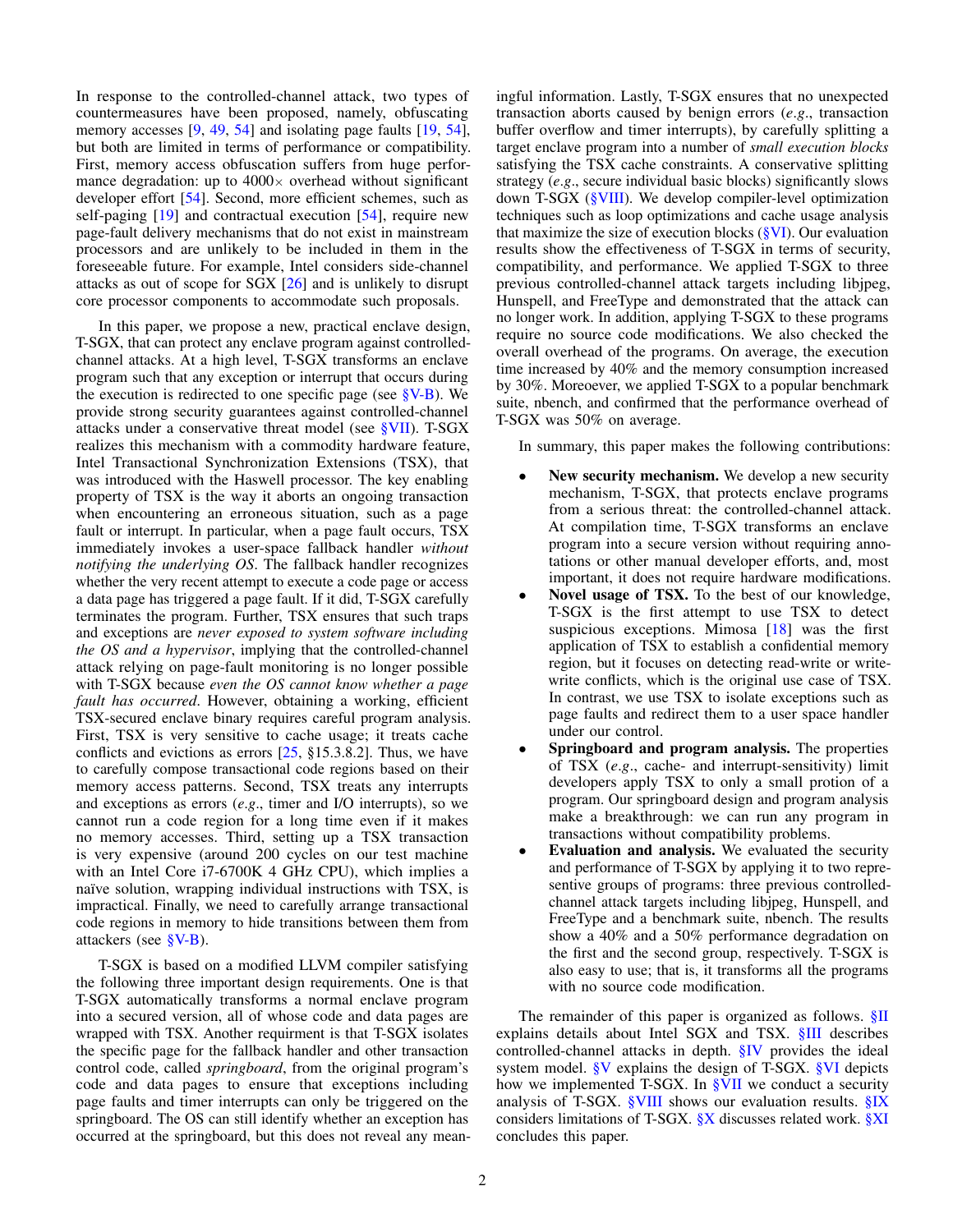#### II. HARDWARE PRIMITIVES AND MOTIVATION

<span id="page-2-0"></span>In this section, we explain two hardware primitives supported by Intel CPUs: SGX for trusted computing and TSX for transactional memory. We also study how they handle CPU exceptions, since exceptions including page faults are the controlled channels a malicious OS can use to attack enclave programs [\[65\]](#page-14-12).

## *A. Intel SGX*

Intel Software Guard Extensions (SGX) is a set of extensions to the x86 instruction set architecture that aims to enable a hardware-based TEE, such that the Trusted Computing Base (TCB) consists of only the code and data that reside in a secure container (*enclave*) and the underlying hardware components. An SGX-enabled processor enforces new memory access semantics over an enclave such that the code and data within an enclave are inaccessible to all external software, including the operating system and the hypervisor. A dedicated physical memory region is allocated at boot time for enclave instantiation. To prevent known memory attacks such as memory snooping, SGX relies on a Memory Encryption Engine (MEE) to encrypt the enclave memory content. The enclave memory can only be decrypted when entering the CPU package during enclave execution. SGX provides a flexible programming model that allows an application to instantiate an enclave as part of its address space via the SGX instruction set. The enclave code and data are measured during the enclave initialization process. This measurement forms an enclave's identity, which a remote party can verify by means of remote attestation [\[23,](#page-13-15) [30\]](#page-14-14). In addition to the hardware-based protection mechanisms, SGX relies on the operating system to help with enclave initialization, exception handling, and resource management.

## <span id="page-2-3"></span>*B. Intel TSX*

In this section, we explain Intel Transactional Synchronization Extensions (TSX), which is Intel's implementation of hardware transactional memory (HTM) [\[20\]](#page-13-16). HTM was originally proposed to reduce the overhead of acquiring locks for mutual exclusion and to simplify concurrent programming. With HTM, a thread can transactionally execute in a critical section without any explicit software-based lock such as a spinlock or mutex. If a transaction completes without conflict, all of its read and write attempts are committed to memory. Otherwise, all of intermediate read and write attempts are rolled back (never exposed to the real memory) and a fallback (or abort) handler that was registered at the beginning of the transaction is invoked. The fallback handler decides whether to retry the transaction. Intel TSX supports two different interfaces, namely, hardware lock elision (HLE) and restricted transactional memory (RTM). For the discussion of this paper, we focus only on RTM.

Intel TSX provides four instructions: XBEGIN, XEND, XABORT, and XTEST. A thread can initiate a transactional execution using XBEGIN and terminate it using XEND. It can use XABORT to terminate a transaction and XTEST to test whether it is currently executing in a transaction.

[Figure 1](#page-2-1) shows a code snippet that uses TSX. It first executes \_xbegin() (*i*.*e*., XBEGIN) to begin a transaction. If it succeeds, \_xbegin() returns \_XBEGIN\_STARTED and continues to execute

<span id="page-2-1"></span>

|                          | 1 <b>unsigned</b> status;                                                          |
|--------------------------|------------------------------------------------------------------------------------|
| $\mathfrak{D}_{1}^{(1)}$ |                                                                                    |
|                          | $3$ // begin a transaction                                                         |
|                          | 4 <b>if</b> ((status = $_xbegin{pmatrix} 0 \end{pmatrix}$ == $_xBEGIN_STARTED$ ) { |
|                          | 5 // execute a transaction                                                         |
|                          | 6 [code]                                                                           |
|                          | 7 // atomic commit                                                                 |
|                          | $\text{18} \quad \text{12}$ xend();                                                |
|                          | $9 \}$ else f                                                                      |
|                          | $10$ // abort                                                                      |
| 11 }                     |                                                                                    |

Fig. 1: A basic example of Intel TSX. \_xbegin() initiates a transaction region to execute [code] and \_xend() closes the region. An exception at [code] makes the control flow go to the else block.

the code inside the if block (line 6). If there is no conflict, the program will eventually execute \_xend() (*i*.*e*., XEND) to atomically commit all the intermediate results. However, if there is a conflict or an exception  $(\S II-C)$ , the transaction is rolled back and the program executes the else block (line 10) to handle the error.

Technical details. Understanding the technical details of the TSX implementation [\[34\]](#page-14-15) is important because such details can explain why TSX exhibits the described behavior [\(§II-C2\)](#page-3-1). During a transaction, HTM needs a buffer to store intermediate data read or written, so it can commit them to memory at the end of the successful transaction. Instead of introducing a separate buffer, TSX uses the L1 cache as a buffer. This choice was made not only to avoid extra storage requirements, but also to simplify the implementation of TSX; it piggybacks on the existing cache coherence protocol to detect memory read or write conflicts without introducing complex new logic. The cache coherence protocol maintains data consistency between the caches of different cores such that TSX can detect data conflicts at the granularity of cache lines and roll back a transaction when a conflict occurs.

#### <span id="page-2-2"></span>*C. Exceptions inside SGX and TSX*

During execution, a CPU can encounter various exceptions, such as page faults, general protection faults, and interrupts. When an exception occurs, the CPU calls the corresponding exception handler managed by the OS to resolve the problem or gracefully terminate execution. The CPU handles exceptions that occur during enclave and transactional execution differently from those that occur during normal execution.

<span id="page-2-4"></span>*1) SGX: Asynchronous Enclave Exit (AEX):* Although SGX assumes the underlying OS could be malicious, it relies on the OS for exception handling. SGX takes special provisions to minimize information leakage during exception handling. Any exception or interrupt that arrives during enclave execution causes an *Asynchronous Enclave Exit (AEX)*. [Figure 2](#page-3-2) depicts how the AEX is conducted. The processor first stores the enclave's register context and the exit reason (exception code) in a region of enclave memory called the state save area (SSA) and loads synthetic values into the registers. In the case of page faults, the processor provides the OS only with the base address of the faulting page and not with the exact address. It then transfers control to the regular OS kernel exception handler. Eventually, the exception handler will return control to a user mode trampoline function outside the enclave, which can call the ERESUME instruction. ERESUME will restore the enclave's saved register context and resume enclave execution.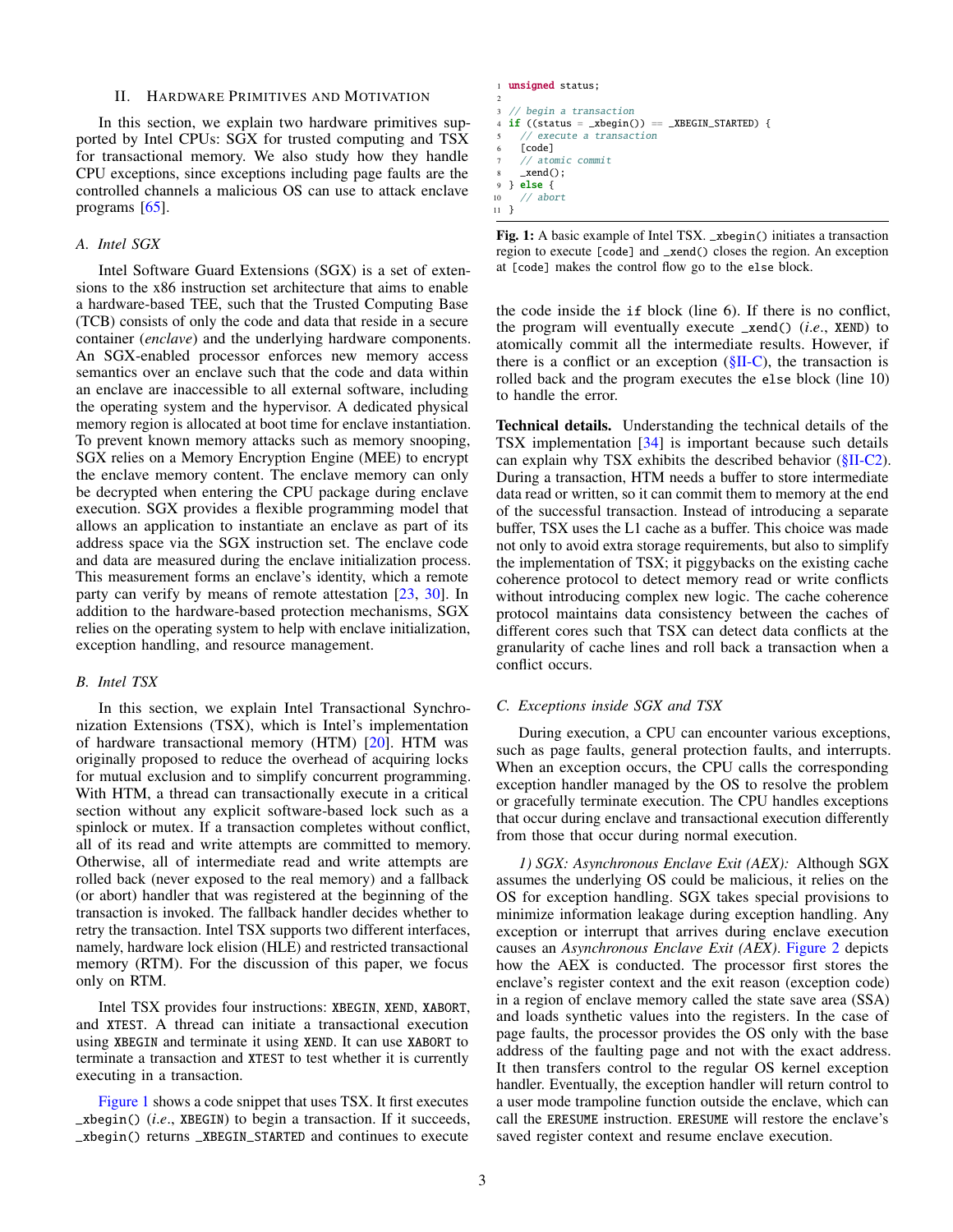<span id="page-3-2"></span>

Fig. 2: Steps of an SGX asynchronous enclave exit (AEX).  $\bullet$  The processor stores register values and the exit reason into the state save area (SSA) inside the enclave.  $\bullet$  The processor loads synthetic data into registers.  $\bigcirc$  The enclave exits directly to the kernel space exception handler.  $\bigcirc$  The exception handler handles the interrupt and returns to the trampoline.  $\bigcirc$  The trampoline resumes the enclave.  $\bigcirc$ The processor restores the stored register values and resumes enclave execution. In addition, the trampoline can call an application exception handler inside the enclave to handle exceptions the OS cannot process.

Limitation. Although the AEX hides the register context and the exact address of an exception, information about the exception still leaks to the OS. For example, after each page fault, the OS learns which page the enclave attempted to access. This information is the basis for the controlled-channel attack  $[65]$ .

<span id="page-3-1"></span>*2) TSX: Transaction Abort:* When two transactions conflict with each other (*e*.*g*., their read and write sets overlap), one will be canceled, and thus aborted (see  $\S$ II-B). TSX also aborts a transaction when encountering an exception because a ring transition is not possible while executing a transaction. In the case of *synchronous exceptions* that occur during the execution of a specific instruction (*e*.*g*., page fault, general protection fault, divide-by-zero), the exception is *not delivered* to the OS because TSX intentionally suppresses it ([\[25,](#page-13-12) §15.3.8.2]). On the other hand, an asynchronous exception (*e*.*g*., timer interrupt and I/O interrupt) will be delivered right after a transaction is aborted and rolled back, because suppressing such interrupts would make user-space processes non-preemptable, which would interfere with OS scheduling.

## *D. Taking Control of Exception Handling*

Using TSX inside SGX enclaves makes it possible to route exceptions such as page faults to TSX abort code inside the enclave and not to the ring-0 exception handler of the untrusted OS. This deprives attackers of all information about page faults and allows the enclave to identify potential attacks. We describe a design based on this observation in [§V.](#page-5-1)

## <span id="page-3-0"></span>III. CONTROLLED-CHANNEL ATTACK REVISITED

In this section, we briefly explain the controlled-channel attack  $[65]$  (called pigeonhole attack in  $[54]$ ) that allows a malicious OS to infer sensitive computation and data inside a TEE such as Haven [\[4\]](#page-13-8) and InkTag [\[21\]](#page-13-17). We limit the discussion to attacks against SGX, which is the focus of our paper and which provides stronger security guarantees than a trusted hypervisor (*e*.*g*., InkTag).

# *A. Threat Model*

We explain the threat model of the controlled-channel attack. Note that our system, T-SGX, assumes the same threat model.

First, the attack assumes that an OS can manage (*e*.*g*., map and unmap) enclave memory pages although it cannot see their contents. Whenever an enclave program attempts to access an unmapped page, the OS will receive a page fault to handle it; then the handler either remaps the page and resumes the program or generates an access violation error. However, this attack does not assume that the OS knows the exact offset of a page fault because TEEs can hide this information from the OS.

Second, the attack assumes that an attacker knows the detailed behavior of a target enclave program, especially its memory access patterns according to inputs. The attacker has already analyzed a target enclave program's source code and/or binary in detail to obtain the information. Also, this attack ignores programs with obfuscated memory access patterns (*e*.*g*., Oblivious RAM (ORAM)  $[40, 49]$  $[40, 49]$  $[40, 49]$ ) because they do not have visible behavior characteristics.

Third, the attack assumes that an attacker cannot arbitrarily run a target enclave program. Due to remote attestation, a user will know how many times his/her enclave program is executed in the public cloud such that it is difficult to run the target enclave program many times without the user's approval.

Fourth, the attack relies only on a noise-free side channel: page fault information. Other noisy side channels, including cache and memory bus, are out of the scope for this paper.

## *B. Controlled-channel Attack*

The controlled-channel attack uses page faults as a controllable side channel. Since a malicious OS can manipulate the page table of an enclave program, it can know which memory pages the enclave program wants to access by setting a *reserved* bit in page table entries and monitoring page faults.

In contrast to a normal execution environment, the malicious OS cannot see the exact faulting address but only the page frame number because SGX masks the exact address, as explained in [§II-C1.](#page-2-4) To overcome this limitation, the controlled-channel attack analyzes *sequences of page faults* rather than individual page faults.

The final step of the controlled-channel attack is correlating the page fault sequences with the results of offline, in-depth analysis of a target enclave program. This allows the attacker to infer the input to the enclave program if the memory access pattern of the program varies sufficiently with the input.

Effectiveness. The original controlled-channel attack was demonstrated against three popular libraries: FreeType, Hunspell, and libjpeg. The evaluation results show that the attack can accurately infer the input text and images to the libraries [\[65\]](#page-14-12). Shinde *et al*. [\[54\]](#page-14-11) use a similar attack to extract bits of cryptographic keys from the OpenSSL and libgcrypt libraries.

## *C. Known Countermeasures*

A few countermeasures against controlled-channel attacks have been discussed, but most of them are neither practical nor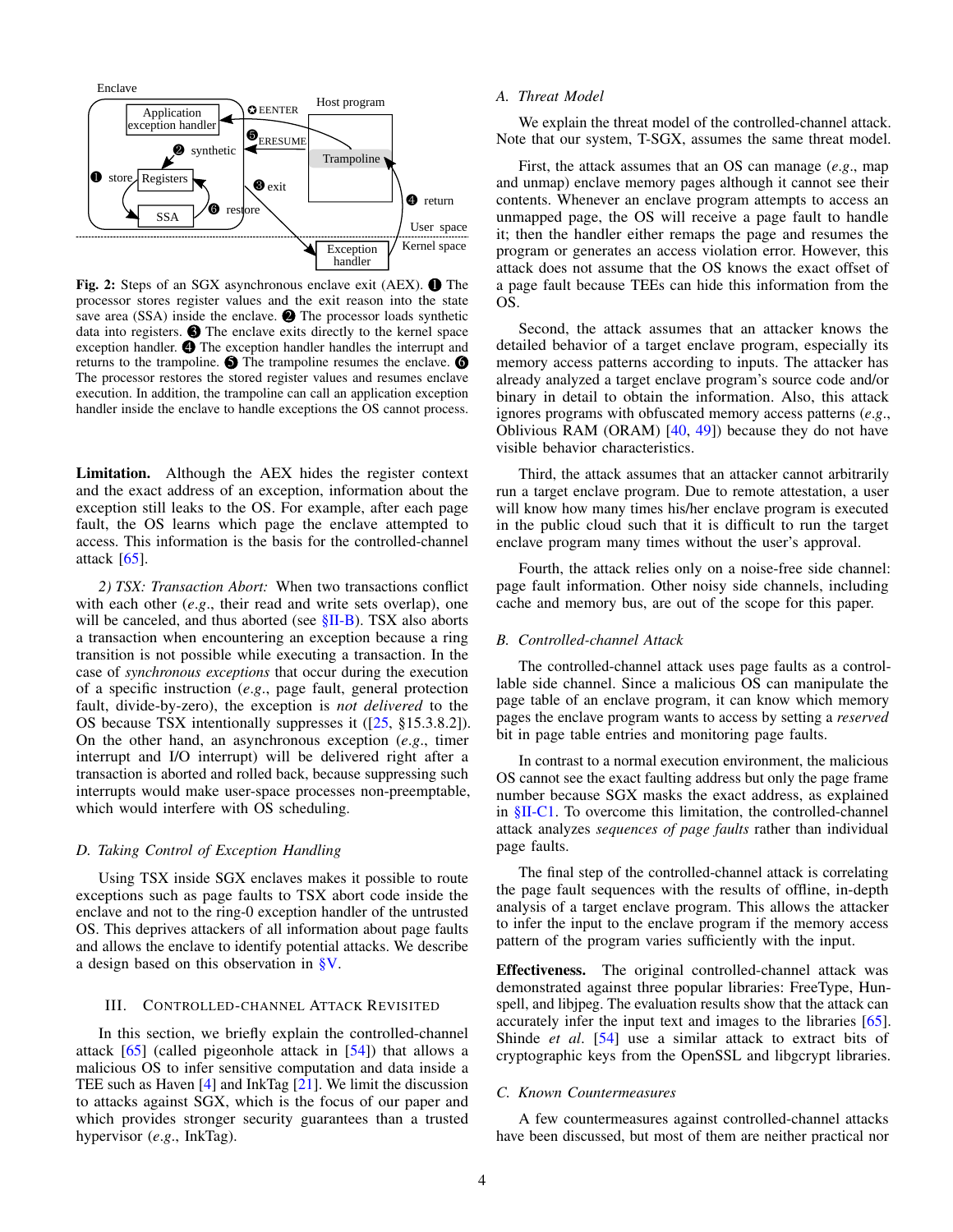secure. Intel has revised its SGX specification to support an option for recording page faults and general protection faults in the SSA [\[24\]](#page-13-3). However, this countermeasure is incomplete because a malicious OS can cause the SSA to be overwritten (details in [§III-D\)](#page-4-1). Second, Intel has suggested static and dynamic analysis to eliminate all feasible input-dependent code and data flows [\[26\]](#page-13-6). But, this requires significant developer effort and incurs non-negligible performance overhead. Third, Shinde *et al*. [\[54\]](#page-14-11) have proposed deterministic multiplexing, a software-only solution against the controlled-channel attack. However, its performance overhead is tremendous without developer-assisted optimizations. Finally, Shinde *et al*. also have proposed a new execution model (contractual execution) that makes a contract between the enclave program and the OS to ensure that a specified number of memory pages reside in the enclave. Their proposal, however, requires modifications to core processors components. Such changes appear difficult and unrealistic.

# <span id="page-4-1"></span>*D. Overwriting Exit Reason*

As mentioned in [§II-C1,](#page-2-4) the SSA stores the exit reason for each AEX. However, we found that a malicious OS can easily overwrite the exit reason by sending an arbitrary interrupt to an enclave program because the SSA stores only the last exit reason<sup>[1](#page-4-2)</sup>. This makes an enclave program unaware of page faults, even if it uses an option SECS.MISCSELECT.EXINFO=1 to record page faults and general protection faults.

We experimentally confirmed that a malicious OS can overwrite the exit reason of a page fault by using a fake general protection fault. When a page fault is generated, a corresponding address is stored in SSA.MISC.EXINFO.MADDR and PFEC is stored in SSA.MISC.EXINFO.ERRCD for later use [\[24\]](#page-13-3). However, a general protection fault could overwrite these fields: it stores 0 in SSA.MISC.EXINFO.MADDR and GPEC in SSA.MISC.EXINFO.ERRCD. We have found that a malformed Advanced Programmable Interrupt Controller (APIC) interrupt generates a general protection fault. The OS can program the APIC to generate such interrupts and thus general protection faults during enclave execution. Therefore, if a malicious OS generates a malformed APIC interrupt for an enclave program right after handling a page fault, the fields in the SSA are overwritten such that an enclave program cannot know whether or not a page fault has occurred. Further, the OS can generate another normal interrupt (*e*.*g*., a timer interrupt) later to even clear up the GPEC flag. Thus, we conclude that relying on the exit reason cannot protect an enclave program from the controlled-channel attack.

## IV. SYSTEM MODEL

<span id="page-4-0"></span>In this section we explain our ideal system model. An ideal enclave (*uncontrollable enclave*) protects any enclave program from the security threats explained in [§III.](#page-3-0) The basic requirement of the uncontrollable enclave is to enable an enclave program to know every interrupt and page table manipulation, and stop its normal execution when it detects that the OS has unmapped any of its sensitive memory pages.

<span id="page-4-3"></span>

Fig. 3: The uncontrollable enclave model. It consists of secured and controller pages. The secured page is not interrupted by the OS and its page fault is delivered to the controller page instead of to the OS. The controller page manages control and data flows between secured pages and handles page faults generated by accessing secured pages.

To achieve these goals, the uncontrollable enclave allows an enclave program to have two kinds of memory pages: *secured pages* and *controller pages*, as shown in [Figure 3.](#page-4-3) First, the secured pages are *unobservable* pages containing all code and data of an enclave program. The OS cannot interrupt the enclave program when it executes or accesses the secured pages, and it cannot monitor page faults generated due to the execution or access of these pages. Since secured pages are uninterruptible, the uncontrollable enclave needs to ensure that execution with secured pages is short (*e*.*g*., up to the interval of a timer interrupt) to prevent a malicious enclave program from fully occupying a CPU core. Also, when the uncontrollable enclave detects that any of the secured pages are unmapped, it treats the OS as malicious.

Second, the controller pages relay the control and data flow between the secured pages, check whether access to the secured pages is hindered by the OS (*i*.*e*., unmapped), and interact with the OS for scheduling and system calls. The OS can interrupt their execution and monitor page faults generated by accessing them. However, revealing their behavior does not leak much information because they are just trampoline pages and the actual execution of an enclave program is performed inside the secured pages.

The uncontrollable enclave ensures that no page fault sequence (*i*.*e*., inter-page accesses) is revealed to an OS. First, when the uncontrollable enclave identifies that a secured page is unmapped, it stops its execution. This could reveal up to a single page fault to the OS. Second, the enclave program can let its remote client know whether or not it has successfully terminated by sending an acknowledgment message. A lack of acknowledgment also means that there was a problem. Third, the uncontrollable enclave prevents the OS from running the enclave program arbitrarily. To achieve this, the enclave program checks whether its client allows the OS to run itself during a remote attestation process. The remote client would completely disallow any further execution if the program did not send acknowledgment messages before. Note that it is natural to assume that an enclave program runs in the cloud and its remote client controls its execution.

Based on these requirements, we implement a prototype scheme, T-SGX. T-SGX does not ensure perfect information leakage prevention, but we believe it is sufficient to make the known controlled-channel attacks impractical (see [§VII](#page-8-0) for details).

<span id="page-4-2"></span><sup>&</sup>lt;sup>1</sup>There is an SSA stack for handling nested exceptions. However, this overwriting attack is not about nested exceptions because it sends a new interrupt right after handling the previous interrupt.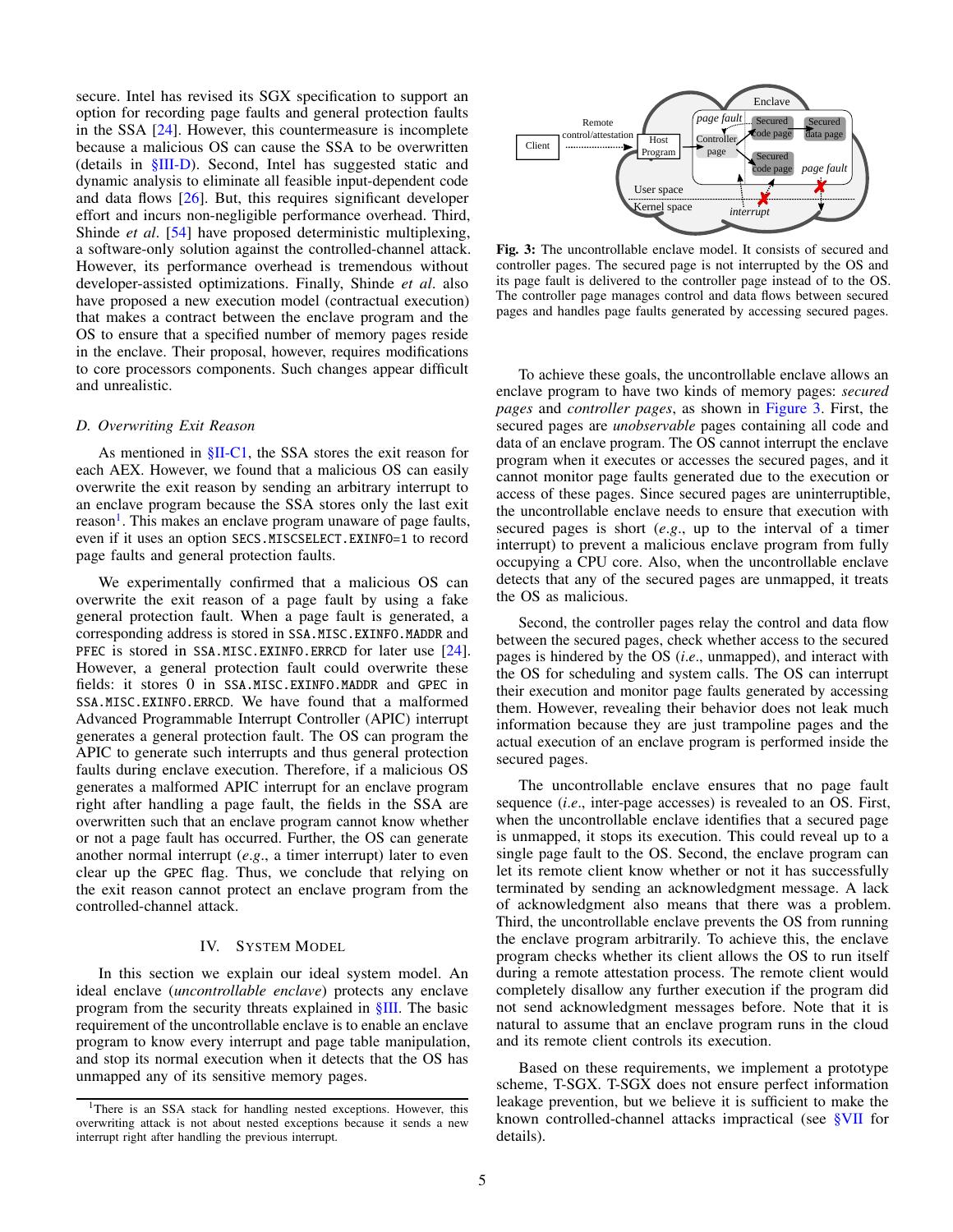```
1 // original code
2 void foo(char *msg, size_t len) {
    const char *secret = "key";
4 ...
5 }
6
7 // protected code
8 void ecall_foo(char *msg, size_t len) {
9 if ((status = _xbegin() == _xBEGIN_STARTED) {
10 foo(msg, len);
11 _xend();
12 } else {
13 // abort: e.g., page fault detected
14 abort_handler();
15 }
16 }
```
Fig. 4: A straw man example that wraps the entire enclave code in a TSX transaction to prevent controlled-channel attacks.

# V. DESIGN

<span id="page-5-1"></span>In this section, we describe in detail the design of T-SGX, which is a practical realization of the uncontrollable enclave model  $(\S$ IV). In particular, we explain how to realize the model's various components using Intel TSX.

## *A. Overview of the TSX-based Design*

This section describes a working instantiation of our architecture that relies only on a widely deployed standard processor feature (TSX). This approach yields a practical and effective side-channel mitigation that can be used today.

Intuitively, the main value of TSX as a side-channel mitigation lies in its ability to suppress page faults and other synchronous exceptions. A page fault that occurs during a TSX transaction will not be delivered to the untrusted ring 0 page fault handler. Instead, the processor will abort the transaction and transfer control to the transaction's abort code. Thus, our strategy will be to run enclave code inside transactions and to place a trusted exception handler in the TSX abort code path.

[Figure 4](#page-5-2) shows a simple example of an enclave program and its TSX-based transformation. The code between \_xbegin and \_xend is executed as a transaction. The else branch contains the abort code path. TSX guarantees that any page fault that occurs while executing foo(msg,len) is suppressed and control is transferred directly to the abort\_handler in the else branch.

A simple design idea could be to wrap the entire enclave program in a single TSX transaction. However, for typical programs, such transactions will never complete because (a) TSX will abort a transaction if its write or read set is too large to fit into the L1 or L3 cache, respectively, and (b) long-running transactions are highly likely to be aborted by interrupts. Thus, we have to partition the program into small execution blocks and wrap each execution block in a transaction.

This requires the ability to perform detailed static analysis as well as a number of program transformations. For this reason, we integrate T-SGX into the compiler. As the source code is compiled into an enclave binary, T-SGX computes an appropriate partitioning into execution blocks and makes sure each execution block is protected by TSX by conservatively placing XBEGIN and XEND instructions (see  $V-C$  for details).

<span id="page-5-3"></span>

Fig. 5: Careless usage of TSX revealing a page fault. An attacker can monitor the page fault at Page B because a transition between Page A and Page B is not in a transaction.

# <span id="page-5-0"></span>*B. The Springboard*

Using many small transactions entails a new problem. As page faults are not suppressed across transactions, an attacker may still see all page faults he/she is interested in, unless transactions are carefully arranged in memory. [Figure 5](#page-5-3) shows an example in which the transition between two transactions is leaked because they are at a page boundary. An attempt to execute the first instruction on page B causes an observable page fault outside a transaction.

T-SGX solves this problem by placing all code that executes outside transactions on a single page. We call this page the *springboard*. [Figure 6](#page-6-1) displays the code that performs the transitions between consecutive transactions. An important property of this code is that *it does not access memory on any other page (e.g., stack, heap)*. Upon receiving an enclave function call from the host, the entry function begins by jumping to the springboard.begin block, which starts a transaction with an XBEGIN instruction followed by a jump to the start of first the block (call in this example). At the end of each block, the T-SGX compiler inserts two instructions that load the address of the next block into a register and jump to the springboard.next block. Code on the springboard then ends the current transaction (XEND), begins the next transaction (XBEGIN), and jumps to the start of the next block, as indicated by the register value provided by the previous block. Right before the end of execution, springboard.end ends the last transaction (XEND).

T-SGX also places the transaction abort code on the springboard page. Like the code that transitions between transactions, the abort code also executes outside a transaction. It is thus subject to page faults, and we ensure that it does not access memory outside the springboard. With this code layout, the only enclave page for which access could possibly result in a page fault is the springboard. This could happen (a) at the transaction transition (springboard.next, springboard.begin), and at springboard.end in Figure  $6$  and  $(b)$  in the transaction abort code (springboard.abort).

**Example.** [Figure 7](#page-6-2) shows how a host program and an OS interact with an enclave program secured by T-SGX.

- 1) The host program uses the SGX EENTER instruction to call a function inside the enclave.
- 2) EENTER transfers control to the enclave's *springboard*. The springboard starts the first transaction and jumps to the first execution block. As execution blocks complete and jump back to the springboard, the springboard completes and initiates transactions and jumps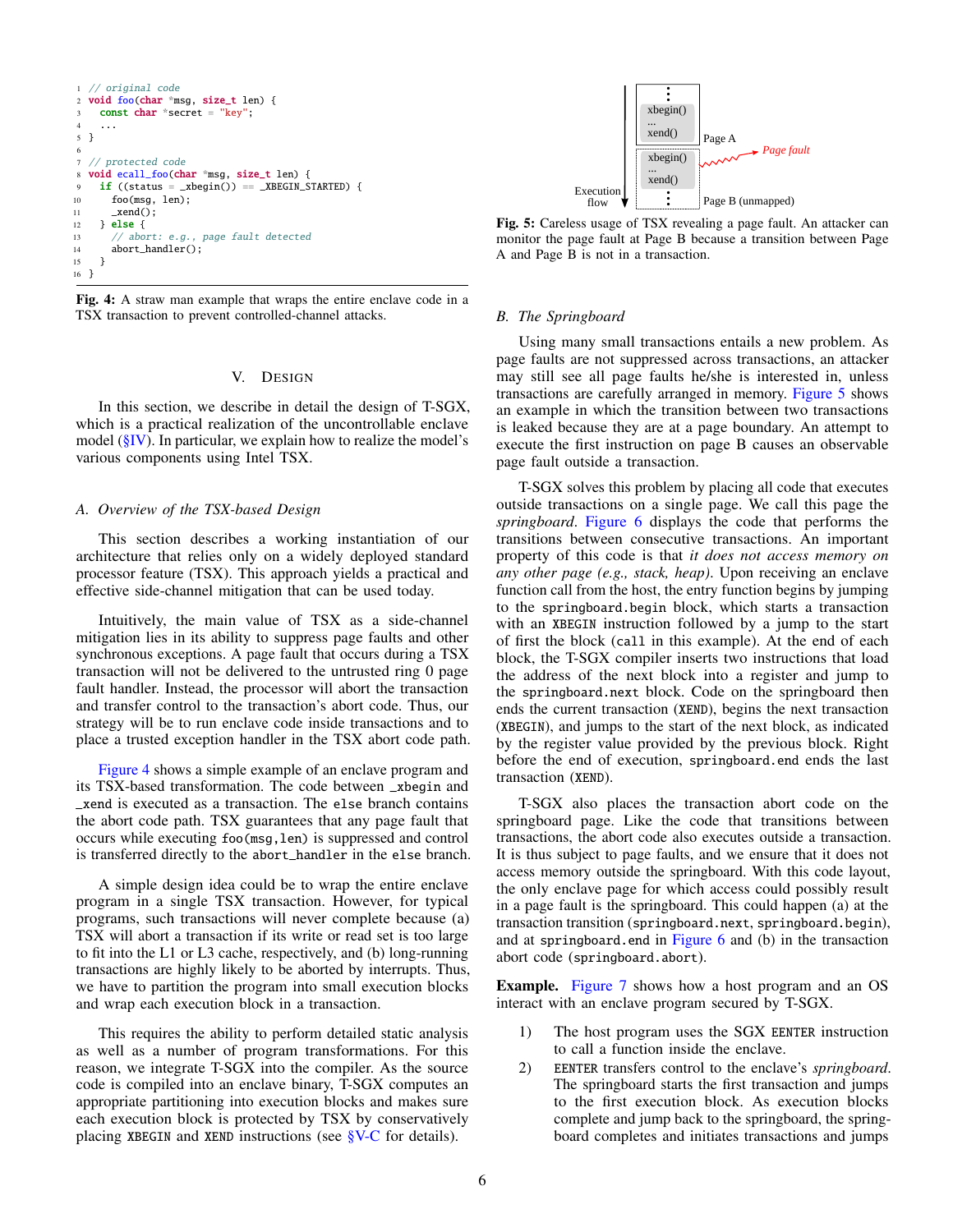<span id="page-6-1"></span>

Fig. 6: Transaction transition code on the springboard and at the end of each execution block (denoted EB).

to subsequent execution blocks. While these execution blocks may be distributed over many memory pages, only the springboard contains code that is not wrapped in a transaction.

- 3) If an exception occurs inside an execution block, the processor transfers control directly to the abort handler whose address is specified at XBEGIN.
- 4) The abort handler determines whether it has to restart the transaction or terminate the enclave program. The operating system will only see exceptions on the springboard page.

## <span id="page-6-0"></span>*C. Execution Blocks*

This section explains how the T-SGX compiler partitions a program into execution blocks that can be executed as transactions. We begin with a simple partitioning scheme that yields correct and functional programs. After that, we introduce various optimization techniques that drastically reduce the overhead of the simple scheme.

T-SGX computes the control flow graph of the program and tests for each basic block if it satisfies the transaction limits imposed by TSX and an execution time bound we establish. In particular, T-SGX makes a conservative estimate of the write and read sets of the basic blocks with respect to a cache model, as explained in  $V-C1$ . We approximate execution time by counting the number of instructions in the basic block. Most basic blocks satisfy the two constraints. The remaining basic blocks are split by T-SGX into smaller blocks until all split blocks satisfy the transaction constraints. The resulting set of blocks is the partitioning into execution blocks under the basic scheme.

<span id="page-6-3"></span>*1) Transaction Constraints:* TSX imposes strict bounds on the read and write sets of each transaction. The write set must fit into the L1 data cache. That is, the L1 data cache must be able to hold all memory writes of a transaction.

For example, on Skylake processors, the L1 data cache has a size of  $32$  kB. It is 8-way set associative with 64-byte

<span id="page-6-2"></span>

Fig. 7: Overall procedure of T-SGX:  $\bullet$  A host program calls an enclave program.  $\bullet$  Enclave execution is managed by the springboard that jumps into execution blocks scattered across multiple pages. The execution blocks jump back to the springboard when they are successfully executed.  $\bullet$  When an exception occurs in a execution block, control goes directly to the abort handler on the springboard. 4 The enclave program either terminates or is interrupted. The OS can only identify the page containing the springboard.

<span id="page-6-4"></span>

Fig. 8: Mapping of memory addresses to L1 cache slots.

cache lines. We can visualize this cache as eight copies (ways) of a 4 kB page partitioned into 64 slots of size 64 bytes (see [Figure 8\)](#page-6-4). The 64-byte cache line size is the granularity at which cache space is assigned. Multiple write operations within a single 64-byte aligned 64-byte address range occupy a single cache line. This 64-byte line is mapped to the slot in the L1 cache at the same page offset. A memory access within the 64-byte line causes it to be loaded into one of the eight ways at the corresponding slot in the L1 cache. This will cause the previous content of the of the way to be evicted from the L1 cache.

As the write set of a transaction must be kept in the L1 cache until the end of the transaction, a transaction will fail if its write set includes more than eight cache lines that map to a single slot. The T-SGX compiler uses this cache condition to determine if the write set of an execution block is too large. If it is, it will split the execution block into smaller units (as explained above).

Since the exact addresses of memory write operations may not be known at compile time, we have to use a conservative approximation. That is, given uncertainty about the addresses of memory accesses at run time, we assume the worst possibility. This may cause T-SGX to split the program into unnecessarily small execution blocks. However, it guarantees that the write set will fit into the L1 cache.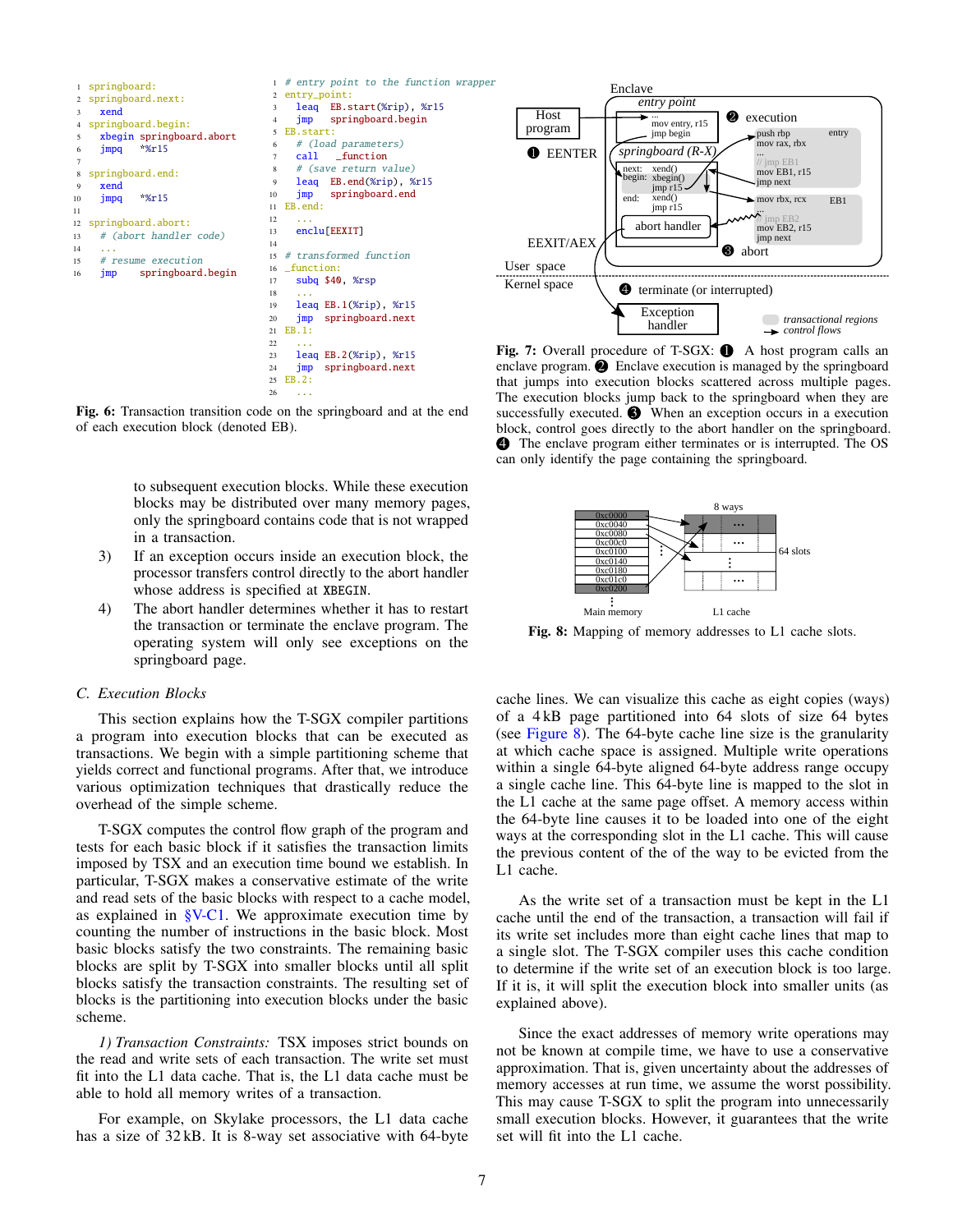```
1 # TSX Basic
2 EB:
 3 \ldots4 leaq loop.header(%rip), %r15
5 jmp springboard.next
 6 loop.body:
7 ...
8 incq 32(%rsp)
 9 leaq loop.header(%rip), %r15
9 loop.header:
10 jmpq springboard.next
11 loop.header:
12
13 cmpq $100, 32(%rsp)
14 leaq loop.body(%rip), %r15
15 jbe springboard.next
16 leaq loop.end(%rip), %r15
17 jmp springboard.next
18 loop.end:
19 ...
                                    T - SGX2 EB:
                                    3 ...
                                        leaq loop.header(%rip), %r15
                                    5 jmp springboard.next
                                    6 loop.body:
                                     7 ...
                                        incq 32(%rsp)
                                   \begin{array}{c} 10 \\ 11 \end{array}cmpq $100, 32(%rsp)
                                    12 jbe loop.body
                                    13 leaq loop.end(%rip), %r15
                                    14 jmp springboard.next
                                    15 loop.end:
                                    16 \quad . . .
```
Fig. 9: An example of the loop optimization.

More precisely, we distinguish between three types of memory accesses. First, addresses that are known completely at compile time can be mapped directly to a cache slot. Second, memory accesses given by an unknown base address and a known fixed offset (e.g., rsp+8, rsp+16) are grouped by the base pointer. We compute the maximum number of occupied ways separately for each group (base pointer) and add the maxima over all groups. Third, we model an access whose address is completely unknown as occupying one way of every slot. Finally, we add the largest way-count from each of the three cases to obtain an upper bound on the L1 requirements of the execution block.

We use a similar strategy to analyze the read set of execution blocks, and we count instructions as a proxy for execution time.

#### <span id="page-7-2"></span>*D. Optimization Techniques*

An empty transaction with XBEGIN and XEND costs about 200 cycles. This can have a significant performance impact on the end-to-end application run time (see [§VIII\)](#page-9-0). The simple, basicblock-based partitioning uses basic block boundaries as the default place to begin and end transactions. However, it is often possible to place transactions around larger units of program execution, such as loops or functions. This subsection describes optimization techniques that follow this strategy and that can remove most of the overhead of the simple partitioning. Note that these optimizations do not interfere with OS scheduling, since interrupts cause transactions to be aborted  $(\{II-C2\})$ .

*1) Loops:* Simple partitioning places transactions inside the loop body. That is, every iteration of even the simplest loops (*e*.*g*., memcpy()) is at least one separate transaction. Our first optimization technique is to pull the transaction out of the loop where possible. Rather than creating a transaction for every loop iteration, we create a single transaction for the entire loop execution.

The main difficulty is to determine the write set of a loop. In general, this is not a tractable problem. However, in practice, many loops have simple relationships between the iteration number and the addresses of memory accesses in that iteration. For example, we frequently observe a simple linear relationship. That is, during the  $k$ -th iteration, the loop will access address

 $a + b * k$ , where a and b are constants known at compile time. We use data-flow analysis to determine such relationships.

Given the write set of the loop, we perform the tests of [§V-C1](#page-6-3) to determine if the optimization can be applied. If the test fails because the number of loop iterations is too large or unknown, we can still apply the optimization by partially unrolling the loop. For example, if for up to 100 iterations the write set of the loop fits into the L1 cache, we place a transaction around every 100 iterations of the loop. This allows us to amortize the transaction cost over possibly many loop iterations (see [Figure 9\)](#page-7-0).

*2) Functions and if-statements:* This optimization attempts to merge all execution blocks within a function into a single execution block covering the entire function. We attempt to compute the write and read sets and instruction count for the entire function. If the function is complicated (*e*.*g*., contains loops), this may not succeed, and we do not optimize the function. If we can obtain the read and write sets and the instruction count and if they pass the tests of  $V-C1$  then we merge the entire function into a single execution block.

Similarly, if we can determine the read and write sets of ifthen-else statements and if they meet the conditions of [§V-C1,](#page-6-3) we merge the if-then-else statement into a single execution block.

#### <span id="page-7-1"></span>*E. Abort Sequence*

If a transaction fails, TSX will transfer control to the abort address specified in the XBEGIN instruction. T-SGX places this address on the springboard.

A simple version of the abort code restarts the transaction unconditionally until it succeeds. The appeal of this design lies in its simplicity. The abort code is stateless and only a few instructions long. However, if a transaction has to access a page that has been unmapped, this design will restart the transaction indefinitely, which is not an optimal defense strategy [\(§VII\)](#page-8-0).

The alternative is for the abort code to monitor transaction aborts for signs of attacks and to stop program execution if an attack is detected. Lacking hardware support for distinguishing between page faults and regular interrupts as the cause of a transaction abort, we use the following criterion. *If a transaction aborts more than* n *times, the abort code will terminate program execution*, where  $n$  is a parameter that must be chosen such that the likelihood of seeing  $n$  consecutive transaction aborts due to benign causes under normal operation is very low. Based on the analysis of  $\gamma$ VIII-B4, we set  $n = 10$ . The controlled-channel attack [\[65\]](#page-14-12) requires millions of page faults to obtain sensitive information, so that 10 would be a reasonable threshold to defeat it.

Aborting execution when an unmapped page is detected may leak to the attacker that the enclave was trying to access this page. However, as explained in [§VII,](#page-8-0) this strategy ensures that the attacker does not learn anything else through the page fault channel.

An implementation difficulty arises from the fact that the attack detection code is not stateless, as it has to count the number of times a transaction is aborted. In order to maintain the important springboard property that the only memory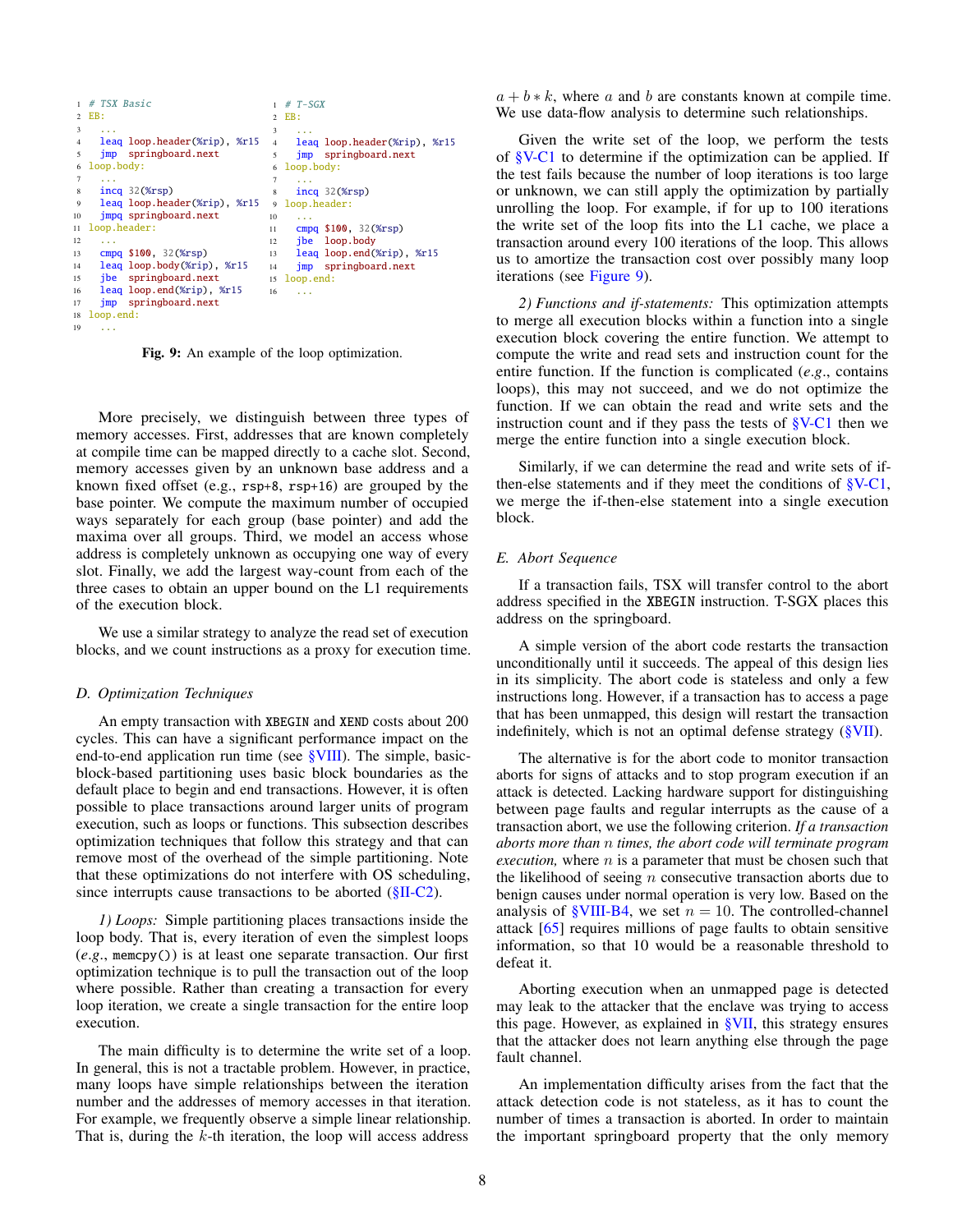accesses of springboard code outside transactions are execute accesses to the springboard page, we store the counter in a CPU register that we reserve in the compiler.

## <span id="page-8-2"></span>*F. Preventing Reruns*

The decision to run the enclave should be made by its owner and not by the attacker. This can be easily enforced by having the enclave code wait for a cryptographically secured authorization before it accesses sensitive data. We make this authorization an optional part of T-SGX.

The attack model of  $[65]$  assumes that the victim runs only once. Furthermore, the use model described in [\[65\]](#page-14-12) (a remote user controlling a SGX-protected Haven instance or VM in the cloud via a remote desktop protocol) effectively includes an authorization to run (the remote user's commands) that is cryptographically secured (through the remote desktop protocol).

# *G. External calls*

T-SGX places an XEND before calls from the enclave into the untrusted part of the address space (an EEXIT instruction). Similarly, T-SGX places a XBEGIN instruction close to the enclave entry points specified in the SGX Thread Control Structures (TCSs).

## *H. Illegal instructions*

The T-SGX compiler ensures that no instructions that are illegal under SGX or TSX are generated for an enclave binary. This is unproblematic, as those instructions are not necessary to generate regular application code.

## VI. IMPLEMENTATION

<span id="page-8-1"></span>We have built a prototype of T-SGX based on the LLVM compiler. Our prototype produces T-SGX-enabled binaries that can be run in an enclave just like the original binary. Our prototype can handle arbitrary C and C++ code.

The main part of our prototype is integrated into the backend of LLVM. It starts by performing the analysis described in [§V](#page-5-1) based on the basic blocks produced by LLVM. After that, it modifies the instruction sequence as it is being emitted by LLVM. In particular, it places two instructions (to load the address of the next execution block into the r15 register and to jump to the springboard) at the end of each execution block. In the case of 64-bit code, we reserve the r15 register for this purpose (*i*.*e*., to communicate the address of the next block to the springboard). Jump and call instructions (including indirect jumps and calls) are also made to jump to the springboard with the destination address loaded into r15.

As TSX uses the rax register, we reserve a second register to save the value of rax at the end of each execution block that writes to rax and to restore it at the beginning of each execution block that reads rax before writing to it.

Our prototype also includes a plugin to the LLVM front-end that injects a function wrapper for each exported function into the LLVM intermediate representation. The entire prototype consists of 4,110 lines of C++ code.

# VII. SECURITY ANALYSIS

<span id="page-8-0"></span>For T-SGX-based enclave programs, the attacker can only observe page fault locations (faulting addresses) on (a) the springboard page and (b) the unsecured pages containing function wrappers for the external enclave entry points. The latter can be ignored, as they do not access sensitive data.

Furthermore, as shown below, the attacker cannot use page faults to obtain deterministic notification when enclave execution accesses the springboard. These two properties of T-SGX disable the two main uses of the page-fault channel in the attacks of  $[65]$  and  $[54]$ : (a) leaking page numbers of memory accesses and (b) giving the attacker synchronization points that allow him/her to track the the victim's execution. An example of the latter is the strategic unmapping of code pages in [\[65\]](#page-14-12) such that, every time the victim calls a function that accesses sensitive data (looking up a word in the Hunspell hash table, rendering a character, decoding an  $8 \times 8$  pixel block of an image), a page fault interrupts (stops) the victim and invokes the attacker, who can then advance him/her state machine and update the set of unmapped pages. By blocking these two mechanisms, T-SGX effectively protects enclave programs against the known page-fault-channel-based attacks.

For the full-strength T-SGX variant that requires the enclaveowner's consent to run the enclave program [\(§V-F\)](#page-8-2) and that aborts enclave execution as soon as a page fault is detected [\(§V-E\)](#page-7-1), a stronger statement can be made: *The attacker will learn at most one page access by the victim.* Recall that the attacks of [\[65\]](#page-14-12) required millions of page faults.

Given a reliable attack detection mechanism, the argument is straightforward. The first time one of the victim's transactions aborts, T-SGX will detect an attack and stop the execution. As the attacker will not be able to run the victim again, he/she cannot observe more than the one page access that caused the springboard to abort the execution. Whether the attack detection described in [§V-E](#page-7-1) is sufficiently robust is arguable.

Attack detection. For enclave execution, it is reasonable to require that the enclave encounters no unexpected page faults. Thus, attack detection reduces to detecting page faults for T-SGX-secured pages. The problem would be trivial if the TSX hardware would distinguish between page faults and interrupts in the eax value provided to the abort handler. Lacking such hardware support, our abort handler declares an attack after a small number of consecutive transaction failures. This approximation is motivated by our evaluation [\(§VIII\)](#page-9-0): Transactions tend to be short (1,000 to 2,000 cycles), and we have never observed more than three consecutive transaction aborts or false positives.

Restarting the transaction several times before aborting enclave execution could, in principle, give the attacker an opportunity to observe that the page has been accessed and to make the page accessible before the springboard terminates enclave execution. However, it appears that the attacker would have to rely mainly on other mechanisms (beyond the pagefault channel) to detect that the page had been accessed. In other words, while we cannot exclude the possibility that the attacker could gain more information, it appears that he/she would have to rely primarily on powerful mechanisms beyond the page-fault channel (e.g., cache side channels), which is not the focus of T-SGX.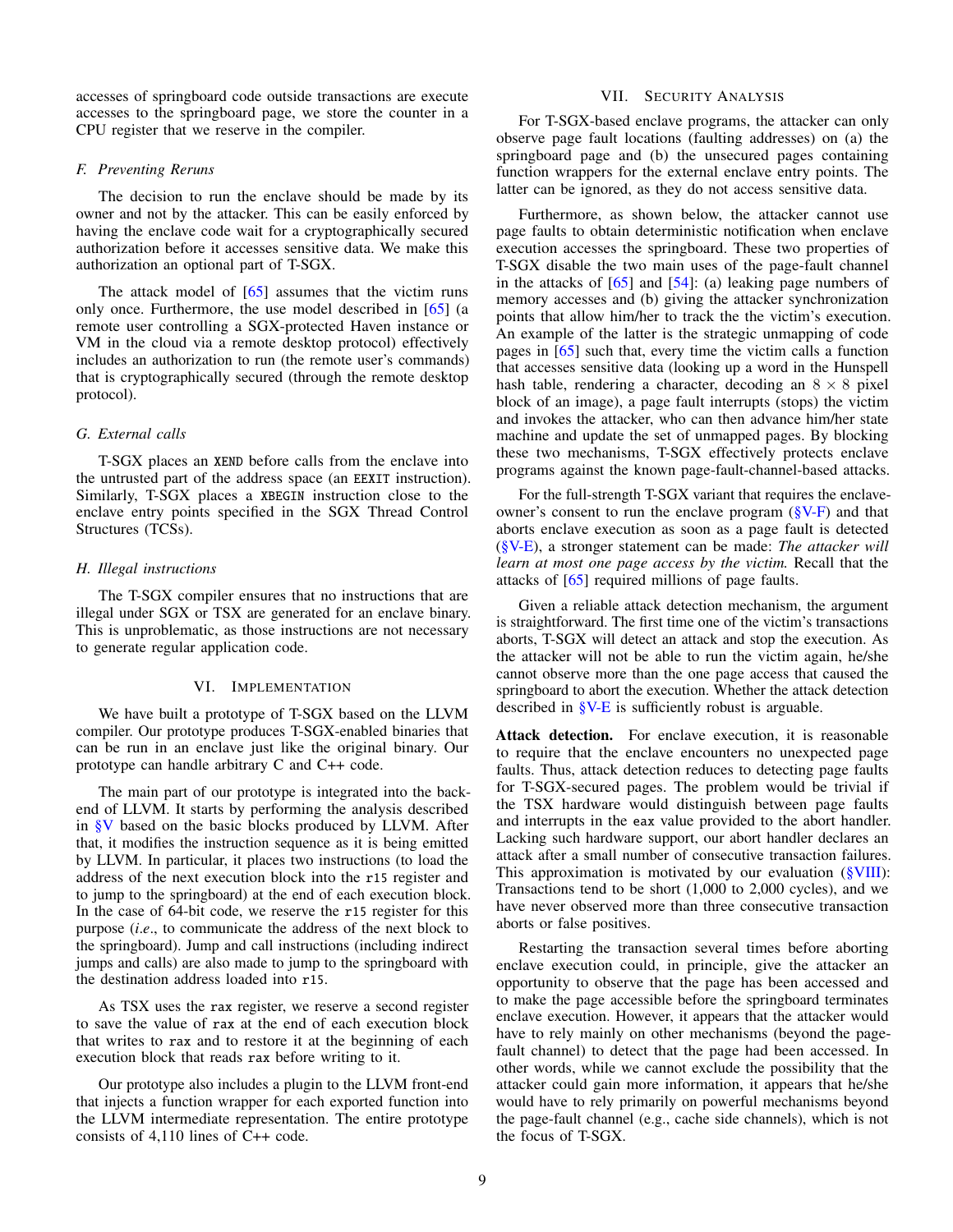Attacks on the Springboard. We noted above that the attacker cannot obtain deterministic notification of springboard accesses through the page-fault channel. More precisely, the attacker cannot force page faults on springboard accesses.

Before execution of sensitive enclave code starts, the springboard must be mapped and accessed since any sensitive code is called from the springboard. The attacker can, of course, unmap the springboard in the page tables at any time. However, accesses to springboard will continue to succeed (without causing page faults) as long as the springboard's mapping is in the TLB. Furthermore, this mapping is unlikely to be evicted quickly from the TLB, as the springboard is accessed very frequently [\(§VIII\)](#page-9-0).

All reliable methods for removing the springboard's mapping from the TLB (*e*.*g*., flushing the TLB) require the attacker to run code on the enclave's core or send an inter-processor interrupt (IPI) to the core, interrupting the enclave execution eventually. The key observation is that, by construction of T-SGX, the instruction pointer value at which enclave execution will resume is on the springboard. Thus, if the attacker wants enclave execution to proceed, he will have to map the springboard in the page tables before resuming the enclave (ERESUME). The instruction at which enclave execution resumes will be on the springboard, and its execution will establish a new TLB entry for the springboard, which sets the attack back to the beginning.

In summary, while the attacker can interrupt enclave execution asynchronously, he cannot use the page-fault channel to obtain deterministic notification of accesses to the springboard.

## VIII. EVALUATION

<span id="page-9-0"></span>We evaluate T-SGX by answering the following questions.

- How general is the T-SGX approach? Can this approach be applied to a wide range of legacy real world applications without manual effort?
- What are the performance characteristics of T-SGXbased programs?
- What is the performance impact of running multiple instances of T-SGX-based applications simultaneously?

Experimental setup. The experiments were conducted on a generic PC with a Supermicro X11SSQ motherboard, an Intel Core i7-6700K 4 GHz (Skylake) CPU, and 64 GB of RAM. The machine ran Windows 10 Pro. We disabled hyperthreading because avoiding cache-timing attacks in the public cloud is recommended.

Target applications. We evaluate T-SGX by using the programs in the nbench benchmark suite and the three applications that were used by Xu *et al*. [\[65\]](#page-14-12) to demonstrate the controlledchannel attack. [Table I](#page-10-0) describes each program in detail, including source code size, description, and binary code size before and after applying T-SGX. The applications are fairly diverse, including cryptography, text processing, and image compression. While the nbench applications are generally small, the other three applications are one to two orders of magnitude larger, with FreeType exceeding 100,000 lines of code.

## *A. Application Binaries*

This section shows various properties of T-SGX binaries. The main effort in obtaining these binaries lies in porting the applications into the SGX environment. Once we had working SGX applications, no further manual effort was required to apply the T-SGX protections.

After manually adapting the source code of each application to run on SGX (resolving header and linker dependencies), we compiled the code with Clang-Cl, a cl.exe-compatible driver mode program for Clang (based on LLVM version 3.7.1). We linked the resulting object files into executables with the Microsoft linker (link.exe) version 14.00.23506.0.

We built three versions of each application. (a) The baseline version runs in an SGX enclave without any protection. (b) The TSX-basic version is secured with TSX on SGX, yet without any optimization. (c) The T-SGX version is secured with TSX and optimized as described in [§V-D.](#page-7-2) These optimization techniques improve performance without affecting security.

*1) Execution Block Counts and Code Size:* We first measure basic statistics of each application, in particular, static information such as the number of execution blocks and the impact on code size. [Table I](#page-10-0) shows the results. The reported code sizes are the sizes (in bytes) of the code (.text) segments of all object files associated with the application. In the case of nbench where several applications share the same source file (and the same object file), we built per-application versions of nbench by commenting out all source code that did not belong in the application.

The code size increase (excluding the springboard page) from baseline to T-SGX varies between 15% and 32%. These overheads will likely result in somewhat increased pressure on the L1 instruction cache. However, there will be no effect on the application's data accesses. Thus, the increase in the overall memory requirements will be significantly lower than 30%, depending on the application and its inputs.

The table also reports the number of execution blocks in T-SGX. Dividing the size increase by the number of execution blocks reveals an average size increase of 9 to 17 bytes per execution block. This is roughly the space needed to store the two additional instructions that jump to the springboard and the occasional instructions to save and restore rax  $(\frac{8}{1})$ .

*2) Distribution of Execution Block Sizes:* The next measurement studies the size of execution blocks. [Figure 10](#page-10-1) displays the distribution of the number of instructions per execution block for T-SGX and TSX-basic across the 10 nbench applications.

We observe that the optimizations of  $\frac{S}{V}$ -D have noticeably shifted the distribution for T-SGX toward larger blocks. The small blocks (containing at most 10 instructions) are mostly the result of (a) non-mergeable cases, such as a block immediately before or after a loop, (b) nested loops, and (c) calls to functions that may not satisfy the cache constraint.

We manually inspected two large outlier blocks (up to 120 instructions). Both correspond to functions that were merged into a single execution block by our optimizations.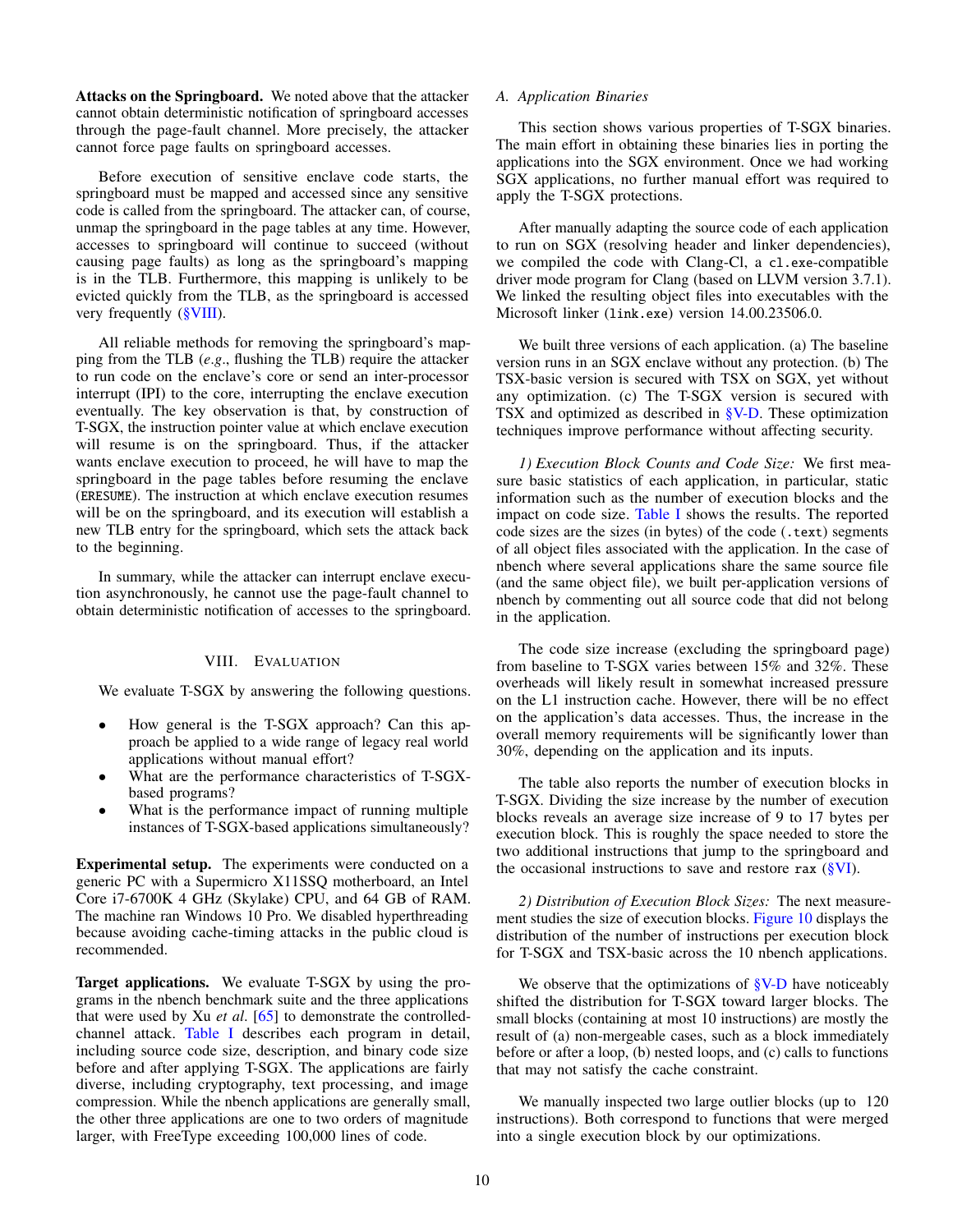<span id="page-10-0"></span>

| <b>Application</b> | LoC     | <b>Description</b>                  | #exec.<br>blocks | <b>Baseline</b> | Code segment size<br><b>T-SGX</b> | <b>Memory Overhead</b> | Avrage increase<br>bytes per block |
|--------------------|---------|-------------------------------------|------------------|-----------------|-----------------------------------|------------------------|------------------------------------|
| numeric sort       | 211     | Numeric heap sort                   | 23               | 1.014B          | 1.276 B                           | 25.8%                  | 11.4B                              |
| string sort        | 521     | String heap sort                    | 46               | 2,745 B         | 3,358 B                           | 22.3%                  | 13.3 B                             |
| bitfield           | 225     | Bit operations                      | 24               | 1.182 B         | 1.472 B                           | 24.5%                  | 12.1 B                             |
| fp emulation       | 1,396   | Floating-point emulation            | 80               | 5.636 B         | 6.467 <sub>B</sub>                | 14.7%                  | 10.4B                              |
| fourier            | 235     | Signal processing                   | 20               | 1.163 B         | 1,386 B                           | 19.2%                  | 11.2B                              |
| assignment         | 490     | Assignment algorithm                | 92               | 3,605 B         | 4,758 B                           | 32.0%                  | 12.5B                              |
| idea               | 353     | Crypto                              | 36               | 3.101 B         | 3,553 B                           | 14.6%                  | 12.6B                              |
| huffman            | 448     | Compression                         | 44               | 2,960 B         | 3,648 B                           | 19.2%                  | 15.6 <sub>B</sub>                  |
| neural net         | 746     | Back-propagation network simulation | 82               | 4,183 B         | 4.941 B                           | 18.1%                  | 9.2 B                              |
| lu decomposition   | 441     | Linear equations solving algorithm  | 62               | 3.307 B         | 4,136 B                           | 25.1%                  | 13.4 B                             |
| <b>AVERAGE</b>     |         |                                     |                  |                 |                                   | 22.0%                  |                                    |
| libjpeg (9a)       | 34,763  | <b>JPEG</b> library                 | 4,557            | 272,881 B       | 350,274 B                         | 28.4%                  | 17.0B                              |
| Hunspell $(1.5.0)$ | 24,794  | Spell checking library              | 8.641            | 356.298 B       | 471.617B                          | 35.0%                  | 13.3 B                             |
| FreeType $(2.5.3)$ | 135,528 | Font rendering library              | 12,060           | 615,862 B       | 796,105 B                         | 29.3%                  | 14.9 B                             |
| <b>AVERAGE</b>     |         |                                     |                  |                 |                                   | 28.6%                  |                                    |

TABLE I: Benchmark programs (top) and applications (bottom) used to evaluate T-SGX.

<span id="page-10-1"></span>

Fig. 10: Distribution of execution block sizes: The optimizations increase the size of a typical execution block.

## *B. Run-time Performance*

This section demonstrates the run-time performance of T-SGX. Unless stated otherwise, measurement values are averaged over five runs of nbench and the real applications. For the nbench suite, we ran each program for five second and measured the number of iterations per second. For jpeglib, we measured how long it takes to decompress a  $1220\times813$ (203,446 bytes) compressed jpeg image. The size of the decoded image is 8,926,740 bytes. The measurement includes the image decompression time but not general startup and initialization. For Hunspell, we picked the book *Around the World Eighty Days* as the input. The number of words extracted from the book is 63,704. We performed a spell check (using Hunspell::spell) on these words with the "en\_US" dictionary as a single call into the enclave and measured the total time spent. We used the same input for FreeType. The number of characters in the book is 375,338. We measured the time required for a single enclave call that renders all these characters (using FT\_Load\_Char).

*1) Run-time Overhead:* [Table II](#page-11-2) displays the run-time of the baseline, TSX-basic, and T-SGX versions of the applications and the associated overheads. We took the numbers for the nbench applications directly from the nbench outputs.

The overhead of T-SGX ranges from 4% to 118% with a geometric mean of 50%. While this overhead is

<span id="page-10-2"></span>

|                  | TX                                   | <b>CON</b>                         |                     | <b>CAP</b> Abort Rate |
|------------------|--------------------------------------|------------------------------------|---------------------|-----------------------|
| numeric sort     | 481 times/s                          | 20 times/s 0 times/s               |                     | 0.0020%               |
| string sort      | $317.3 \text{ times/s}$              | 5.3 times/s 0 times/s              |                     | 0.0020%               |
| bitfield         | 532 times/s                          | 2.3 times/s 0 times/s              |                     | 0.0120%               |
| fp emulation     | 314 times/s                          | 8.5 times/s 0 times/s              |                     | 0.0006%               |
| fourier          | $221.5 \text{ times/s}$              | 1.5 times/s 0 times/s              |                     | 0.0006%               |
| assignment       | $572.5 \text{ times/s}$              | 13.5 times/s 0 times/s             |                     | 0.0020%               |
| idea             | 707 times/s                          | 9.5 times/s 0 times/s              |                     | 0.0160%               |
| huffman          | $530.7 \text{ times/s}$              |                                    | 8 times/s 0 times/s | 0.0013%               |
| neural net       | 485.5 times/s 35.2 times/s 0 times/s |                                    |                     | 0.0015%               |
| lu decomposition |                                      | 480 times/s 27.3 times/s 0 times/s |                     | 0.0016%               |

TABLE III: Rate and type of transaction aborts for the nbench applications for T-SGX.

significant, it does not appear prohibitive. The table also demonstrates the effectiveness of the optimizations of [§V-D.](#page-7-2) Without these optimization techniques, the overhead would have been significantly higher (as high as  $17.9\times$ ). It seems that additional optimization could reduce the overhead even further.

*2) Transaction Properties:* [Table III](#page-10-2) displays the rate at which T-SGX transactions are aborted and the reason, as indicated by the value of the eax register at the time of the abort. We observe up to about 500 aborted transactions per second with an eax value of 0, indicating an interrupt or exception. This rate follows closely the per-core interrupt arrival rate, which we observed using Windows performance counters.

We observed no transaction abort with eax bit 3 set (CAP). This bit is set if an "internal buffer overflowed," which includes the case when a transaction's read or write set does not fit into the corresponding caches. This confirms the conservative nature of our cache model. We also observed small numbers of aborted transactions with eax bits 1 and 2 set (CON). These bits indicate "transaction may succeed on retry" and "another logical processor conflicts with read or write set," respectively.

*3) Transaction Duration:* [Figure 11](#page-11-3) displays the distribution of transaction durations. We measured the duration of each transaction by instrumenting the springboard code that begins and ends transactions with rdtsc instructions. As the rdtsc instruction is illegal under SGX and entering and leaving enclaves add significant noise to the measurement, we performed this experiment by running the applications outside SGX enclaves.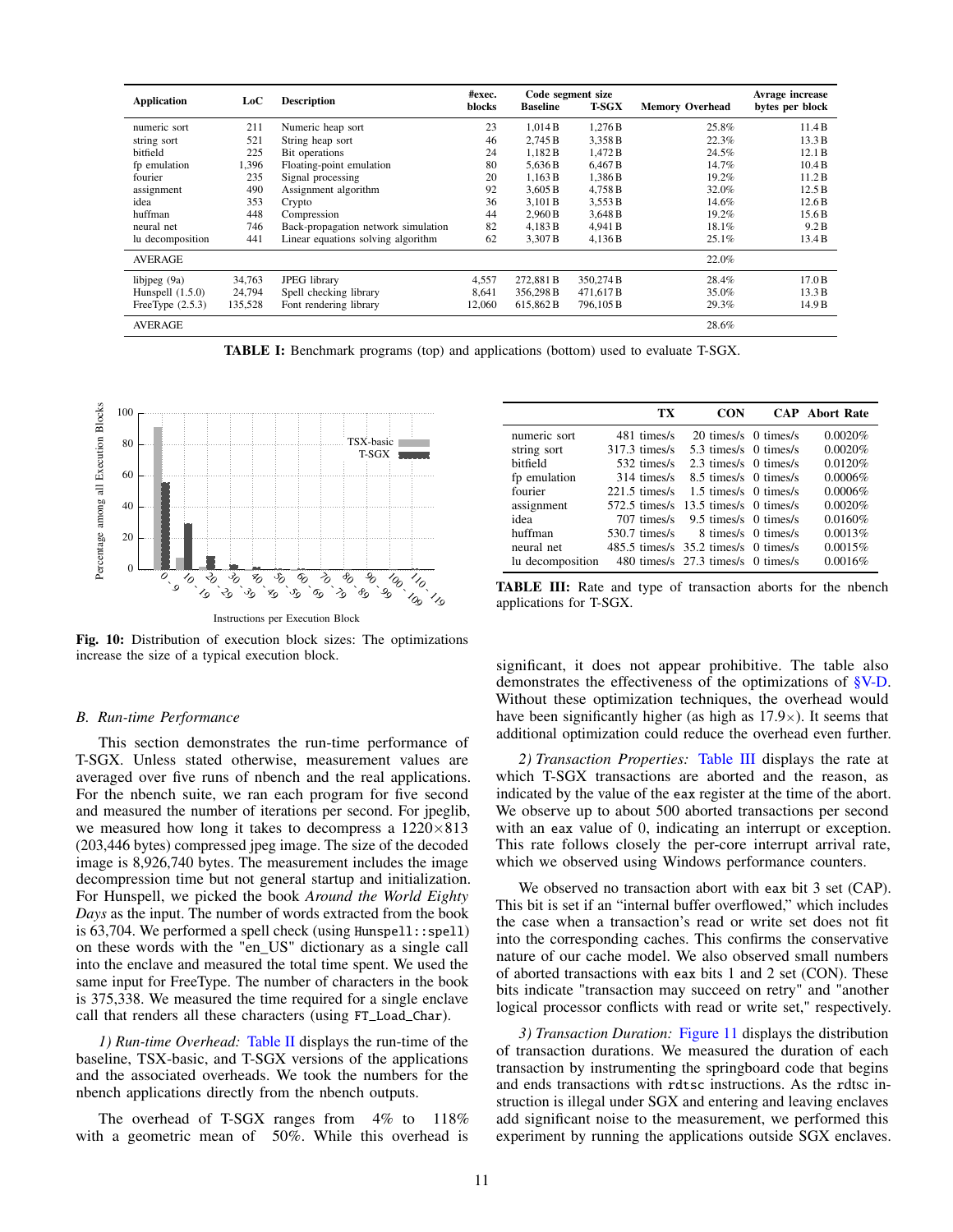<span id="page-11-2"></span>

| <b>Application</b> | <b>Baseline</b>    | <b>TSX-basic</b>  | (overhead)     | <b>T-SGX</b>       | (overhead)    |
|--------------------|--------------------|-------------------|----------------|--------------------|---------------|
| numeric sort       | $12,682$ iter/s    | $1.149.1$ iter/s  | $(9.1\times)$  | 8.390.1 iter/s     | $(1.5\times)$ |
| string sort        | 8.872.3 iter/s     | $1.991.1$ iter/s  | $(4.1\times)$  | 7,218.7 iter/s     | $(1.2\times)$ |
| bitfield           | 516,000,000 iter/s | 26,100,000 iter/s | $(17.9\times)$ | 443,000,000 iter/s | $(2.1\times)$ |
| fp emulation       | $319.8$ iter/s     | $25.3$ iter/s     | $(11.9\times)$ | $146.4$ iter/s     | $(2.2\times)$ |
| fourier            | 186,000 iter/s     | 31,847 iter/s     | $(5.4\times)$  | 98,847 iter/s      | $(1.9\times)$ |
| assignment         | 1,741.9 iter/s     | $82.6$ iter/s     | $(18.4\times)$ | $1,196$ iter/s     | $(1.5\times)$ |
| idea               | 3,814.1 iter/s     | $275.3$ iter/s    | $(13.0\times)$ | 3,665.7 iter/s     | $(1.0\times)$ |
| huffman            | 3.264.7 iter/s     | $162.6$ iter/s    | $(16.6\times)$ | $1,641.5$ iter/s   | $(2.0\times)$ |
| neural net         | $45.7$ iter/s      | 3.8 iter/s        | $(11.1\times)$ | $27.3$ iter/s      | $(1.7\times)$ |
| lu decomposition   | 1,197.6 iter/s     | $82.4$ iter/s     | $(13.6\times)$ | $883.4$ iter/s     | $(1.4\times)$ |
| <b>GEOMEAN</b>     |                    |                   | $11.0\times$   |                    | $1.5\times$   |
| libjpeg            | $6.784.5$ kB/s     | 846.4 kB/s        | $(8.0\times)$  | $4.674.1$ kB/s     | $(1.5\times)$ |
| Hunspell           | $176,000$ word/s   | 36,333.3 word/s   | $(4.9\times)$  | 114,000 word/s     | $(1.6\times)$ |
| FreeType           | 37,747.2 char/s    | 3,047.7 char/s    | $(12.4\times)$ | 28,394.5 char/s    | $(1.3\times)$ |
| <b>GEOMEAN</b>     |                    |                   | $7.8\times$    |                    | $1.4\times$   |

TABLE II: Run-time overhead of TSX-basic and T-SGX over baseline.

<span id="page-11-3"></span>

Fig. 11: Distribution of transaction times: Most transactions take less than 3,000 cycles.

[Figure 11](#page-11-3) shows the distribution of transaction duration for T-SGX and TSX-basic. For TSX-basic, most transactions take less than 1,000 cycles. As a result of the optimizations, a typical transaction for T-SGX takes between 1,000 and 2,000 cycles. Still, the transaction duration is short enough to easily meet the execution time constraint imposed by the interrupt frequency. For example, our 4 GHz processor should be able to complete 2,000-cycle-transactions even for interrupt rates of up to 2 million interrupts per second per core. Such a rate is orders of magnitude higher than the interrupt rates we have observed under normal conditions (thousands of interrupts per second per core). This observation is also consistent with [Table III.](#page-10-2)

<span id="page-11-1"></span>*4) Transaction Abort Counts:* We study the number of times a transaction aborts before it succeeds. We gather these counts by instrumenting the TSX management code on the springboard.

[Table IV](#page-11-4) displays the distribution of abort counts across the 10 nbench applications. The overwhelming majority of transactions succeeds on the first try. A tiny fraction of transactions requires up to three retries. After executing many millions of transactions, we observed no transaction requiring more than three retries to complete. This observation can be used as the basis for a mechanism to detect attacks or anomalies.

| Number of aborts | Percentage            |
|------------------|-----------------------|
| 0                | 99.9%                 |
|                  | $1.7 \cdot 10^{-3}$ % |
| 2                | $9.8 \cdot 10^{-6}$ % |
| 3                | $3.7 \cdot 10^{-7}$ % |
|                  | $0 \%$                |

<span id="page-11-4"></span>TABLE IV: Distribution of the number of times a transaction aborts before it succeeds.

*5) Multiple instances:* The next experiment analyzes the performance of multiple T-SGX-protected enclaves running side by side. Our goal is to analyze whether T-SGX scales to multiple protected enclaves.

We measured the running time of baseline and T-SGX for the nbench applications, varying the number of concurrent instances from one to eight. For each measurement, we created n identical enclaves in n separate Windows processes ( $n \in$  $\{1, \ldots, 8\}$  running one of the 10 nbench applications for baseline or T-SGX and recorded the timing output of nbench for one of the enclaves. We repeated the measurement for  $n$  from 1 to 8, for all 10 nbench applications and for both configurations (baseline and T-SGX).

[Figure 12](#page-12-1) displays the results. The x-axis displays the number of concurrent instances. Each line corresponds to one nbench application. The y-value is the ratio of the number of iterations per second for T-SGX and for baseline. In other words, it is the inverse of the overhead. All lines are roughly constant, indicating that one can run multiple T-SGX-protected enclaves without affecting the overhead.

#### IX. DISCUSSION

<span id="page-11-0"></span>In this section we explain limitations of T-SGX and possible approaches to overcome them. Also, we explain other potential attacks against T-SGX and show how we can cope with them.

# *A. Limitations*

One limitation of T-SGX is that it cannot correctly identify what causes an exception. A transactional execution aborts when an exception has been generated, but it does not let a program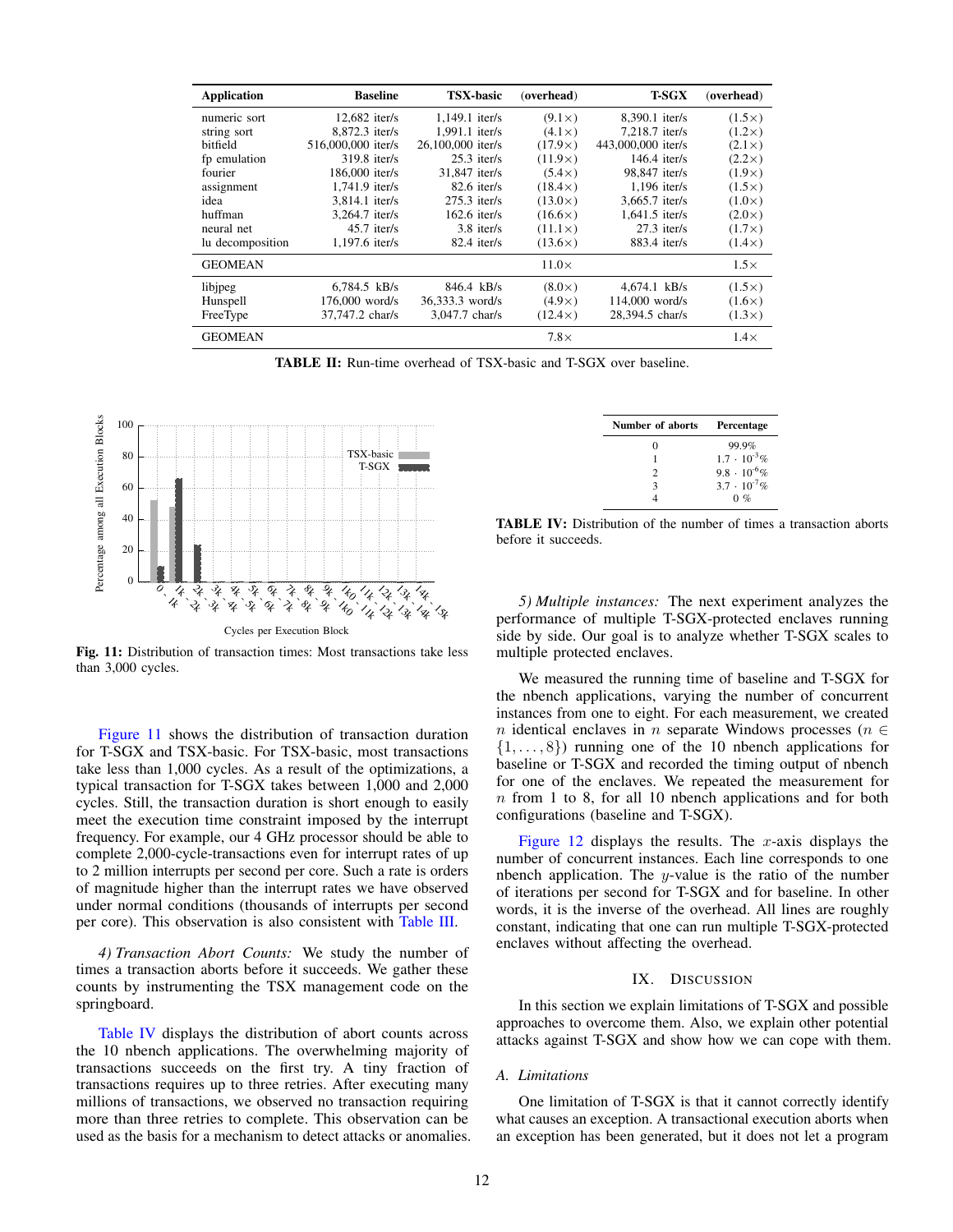<span id="page-12-1"></span>

Fig. 12: Overhead with increasing number of parallel instances. It shows that T-SGX can be scaled for system-wide uses in practice.

know the vector number of the exception  $(\S II - C2)$ . T-SGX can distinguish a synchronous exception from an asynchronous exception by repeatedly executing a transactional region, but it cannot know whether the synchronous exception is a page fault, a divide-by-zero error, or something else. This could be a problem because T-SGX may mistake errors in the enclave software for an attack by the OS. To avoid this problem, we plan to develop an application exception handler [\(§II-C1\)](#page-2-4) running inside an enclave that dynamically inspects the code and execution status to know the exception reason and to fix it to ensure continuous execution. Another limitation is that T-SGX cannot protect libraries without source code because it is a compiler-based approach. This problem could be solved when library developers apply T-SGX to their closed-source libraries. Also, we plan to improve T-SGX to support binary instrumentation. Another limitation is that T-SGX does not support page-level swapping between enclave memory and main memory, as Sanctum [\[11\]](#page-13-18) does. This limitation would be problematic, especially when T-SGX runs in the public cloud while sharing the limited enclave memory with other processes. One possible solution to this problem is to swap out the whole memory of an enclave program to the main memory. We plan to study the effectiveness of this approach in the future. Lastly, T-SGX cannot support a multithreaded enclave program that wants use TSX for its original purpose: lock elision. However, this does not hurt the program's functionality because lock elision is just an optional feature. Instead, it can use a traditional lock for synchronization between different threads without any problem.

## *B. Other Side-channel Attacks*

Cache timing attack. A cache timing attack by a malicious OS is a serious threat because the OS manages the virtual address mapping of every program [\[10\]](#page-13-9). To mitigate the threat, an enclave program needs to flush its private cache whenever the OS resumes its execution, but, generally, it cannot obtain such information. Fortunately, with T-SGX, an enclave program can know exactly when it is resumed by the OS such that it only needs to flush its private cache at that point. However, this mitigation is not enough to cope with asynchronous cache timing attacks that use the last-level cache (LLC) [\[28,](#page-13-19) [39\]](#page-14-17). We plan to study how to secure enclave programs from such attacks.

Memory bus snooping attack. A memory bus snooping attack is a hardware-level attack. By monitoring memory bus traffic, a malicious peripheral device can know which memory addresses are currently accessed by a CPU although the memory contents are encrypted by SGX. To prevent such an attack, SGX needs to provide software-level or hardware-level ORAM techniques [\[12,](#page-13-7) [38,](#page-14-18) [40,](#page-14-16) [49\]](#page-14-13). Also, we can minimize the number of memory accesses as much as possible by using cache-based [\[8,](#page-13-20) [17,](#page-13-21) [18,](#page-13-13) [66\]](#page-14-19) or register-based [\[15,](#page-13-22) [45\]](#page-14-20) computations.

#### X. RELATED WORK

<span id="page-12-0"></span>In this section, we discuss a number of important studies that are related to T-SGX.

Trusted execution environments. Mainstream computing environments are typically very complex. They provide only limited assurance for confidentiality and integrity in light of various attacks such as malware, kernel exploits, and malicious peripherals. Numerous researchers and companies have proposed a variety of TEEs to protect critical data and computations with higher assurance. TEEs typically do not trust the main OS because it could be compromised. Thus, they are implemented in places that even the OS cannot control, such as a trusted hypervisor or hardware. For example, Overshadow [\[7\]](#page-13-23), NOVA [\[57\]](#page-14-21), TrustVisor [\[43\]](#page-14-22), Cloud Terminal [\[42\]](#page-14-23), InkTag [\[21\]](#page-13-17), MiniBox [\[37\]](#page-14-24), and Sego [\[33\]](#page-14-25) are TEEs based on trusted hypervisors. The basic idea of these systems is to provide isolated memory for each trusted process or module by using nested page tables or the extended page table feature of hardware-based virtualization. Also, all the interactions between a trusted process and the OS (*i*.*e*., system calls) have to be managed by the trusted hypervisor. However, a hypervisor is also software and potentially vulnerable to various attacks [\[64\]](#page-14-26). Flicker [\[44\]](#page-14-27) and TrustVisor [\[43\]](#page-14-22) use trusted hardware (TPM [\[60\]](#page-14-1)) and attempt to minimize the complexity of their TEE software. ARM's TrustZone [\[1\]](#page-13-1), Intel's TXT [\[16\]](#page-13-2) and SGX [\[24\]](#page-13-3), and Samsung's KNOX [\[50\]](#page-14-0) are widelydeployed hardware-based TEEs. Numerous researchers have proposed hardware-based TEE designs, such as TrInc [\[35\]](#page-14-28), SICE [\[3\]](#page-13-24), SecureSwitch [\[58\]](#page-14-29), OASIS [\[47\]](#page-14-30), TrustLite [\[32\]](#page-14-31), and Sanctum [\[11\]](#page-13-18).

OS attacks against TEEs. Although TEEs are designed to protect user processes from a malicious OS, the latter still has opportunities to attack the processes because they cannot access system resources (*e*.*g*., storage, network) without the help of the OS. Iago attacks [\[6\]](#page-13-25) exploit this limitation. For example, an Iago attack may manipulate the return value (*i*.*e*., a virtual address) of the mmap() system call to make a target application overwrite a portion of its stack and, thereby, hijack control flow. Since any system call could potentially be exploited for this type of attack, the TEE has to carefully validate the return values of all system calls [\[21,](#page-13-17) [29\]](#page-14-32). The controlled-channel attacks [\[54,](#page-14-11) [65\]](#page-14-12) this paper focuses on also rely on the fact that the OS manages system memory. Finally, AsyncShock [\[63\]](#page-14-33) demonstrates that synchronization bugs that are mostly harmless in a traditional environment can allow an adversarial OS to compromise SGX enclaves.

SGX applications. Among the various hardware-based TEEs, Intel SGX recently has been receiving much attention because it is widely deployed (all Intel Skylake CPUs support it) and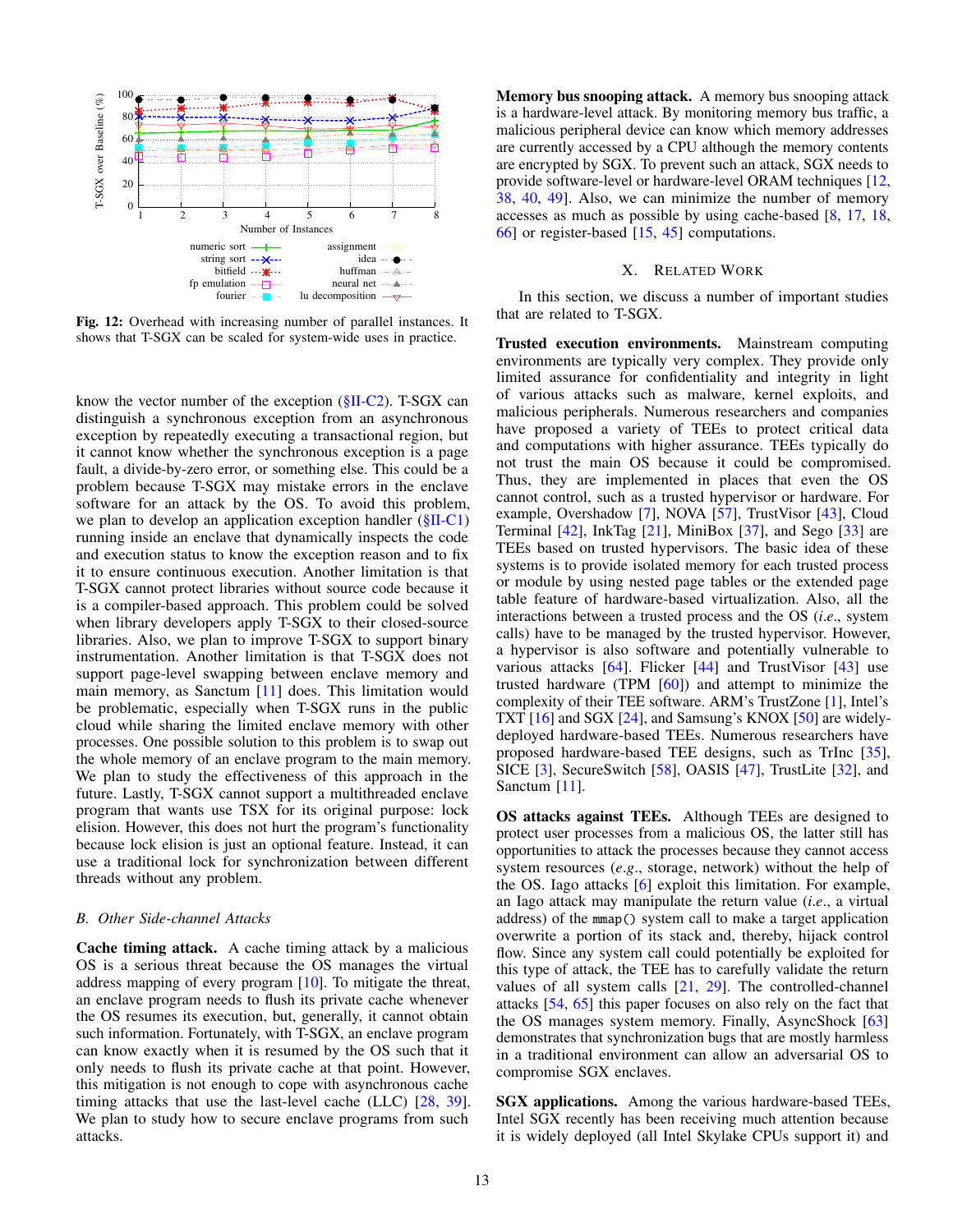because it allows developers to use almost the full unprivileged instruction set of the Intel CPU. For example, Haven [\[4\]](#page-13-8), Graphene-SGX [\[61,](#page-14-9) [62\]](#page-14-10), and SCONE [\[2\]](#page-13-26) are SGX-based platforms to securely run an unmodified application in an untrusted cloud. VC3 [\[51\]](#page-14-5), M2R [\[12\]](#page-13-7), and Ohrimenko *et al*. [\[46\]](#page-14-6) use SGX to perform data analytics, MapReduce computations, and machine learning computations while ensuring confidentiality and integrity. Also, Kim *et al*. [\[31\]](#page-14-7), S-NFV [\[53\]](#page-14-8), Pires *et al.* [\[48\]](#page-14-34), and SecureKeeper [\[5\]](#page-13-27) show how we can use SGX for securing network services, content-based routing, and distributed computing. Moat [\[56\]](#page-14-35) and CONFIDENTIAL [\[55\]](#page-14-36) design verification methodologies for enclave programs to check whether they are secure. OpenSGX [\[29\]](#page-14-32) is an emulator for the execution of enclave programs for software development and in-depth debugging and testing. SGX-Shield [\[52\]](#page-14-37) implements fine-grained address space layout randomization (ASLR) for SGX. Ryoan [\[22\]](#page-13-28) introduces a distributed two-way sandbox to run untrusted enclave programs with sensitive user data while preventing possible information leakage.

# XI. CONCLUSION

<span id="page-13-14"></span>Intel SGX has been considered to be one of the most promising TEE technologies. However, the controlled-channel attack [\[54,](#page-14-11) [65\]](#page-14-12)—a noise-free side channel—has drawn its security into question. This paper introduces T-SGX, which is a secure, efficient, and practical scheme for protecting any enclave program from controlled-channel attacks. It ensures that no page fault sequence will be leaked to attackers and is an order of magnitude faster than the state-of-the-art scheme [\[54\]](#page-14-11) without requiring manual developer effort or hardware modifications.

#### ACKNOWLEDGMENT

We thank Byoungyoung Lee for constructive discussions, the anonymous reviewers for their helpful feedback, and GTISC lab members for their proofreading efforts. This research was supported by the NSF award DGE-1500084, CNS-1563848, CRI-1629851 ONR under grant N000141512162, DARPA TC program under contract No. DARPA FA8650-15-C-7556, and DARPA XD3 program under contract No. DARPA HR0011- 16-C-0059, and ETRI MSIP/IITP[B0101-15-0644].

#### **REFERENCES**

- <span id="page-13-1"></span>[1] ARM, "Building a secure system using TrustZone technology," Dec. 2008, pRD29-GENC-009492C.
- <span id="page-13-26"></span>[2] S. Arnautox, B. Tarch, F. Gregor, T. Knauth, A. Martin, C. Priebe, J. Lind, D. Muthukumaran, D. O'Keeffe, M. L. Stillwell, D. Goltzsche, D. Eyers, R. Kapitza, P. Pietzuch, and C. Fetzer, "SCONE: Secure Linux containers with Intel SGX," in *Proceedings of the 12th USENIX Symposium on Operating Systems Design and Implementation (OSDI)*, Savannah, GA, Nov. 2016.
- <span id="page-13-24"></span>[3] A. M. Azab, P. Ning, and X. Zhang, "SICE: A hardware-level strongly isolated computing environment for x86 multi-core platforms," in *Proceedings of the 18th ACM Conference on Computer and Communications Security (CCS)*, Chicago, Illinois, Oct. 2011.
- <span id="page-13-8"></span>[4] A. Baumann, M. Peinado, and G. Hunt, "Shielding applications from an untrusted cloud with Haven," in *Proceedings of the 11th USENIX Symposium on Operating Systems Design and Implementation (OSDI)*, Broomfield, Colorado, Oct. 2014.
- <span id="page-13-27"></span>[5] S. Brenner, C. Wulf, M. Lorenz, N. Weichbrodt, D. Goltzsche, C. Fetzer, P. Pietzuch, and R. Kapitza, "SecureKeeper: Confidential ZooKeeper using Intel SGX," in *Proceedings of the 16th Annual Middleware Conference (Middleware)*, 2016.
- <span id="page-13-25"></span>[6] S. Checkoway and H. Shacham, "Iago attacks: Why the system call API is a bad untrusted RPC interface," in *Proceedings of the 18th ACM*

*International Conference on Architectural Support for Programming Languages and Operating Systems (ASPLOS)*, Houston, TX, Mar. 2013.

- <span id="page-13-23"></span>[7] X. Chen, T. Garfinkel, E. C. Lewis, P. Subrahmanyam, C. A. Waldspurger, D. Boneh, J. Dwoskin, and D. R. Ports, "Overshadow: A virtualizationbased approach to retrofitting protection in commodity operating systems," in *Proceedings of the 13th ACM International Conference on Architectural Support for Programming Languages and Operating Systems (ASPLOS)*, Seattle, WA, Mar. 2008.
- <span id="page-13-20"></span>[8] P. Colpa, J. Zhang, J. Gleeson, S. Suneja, E. de Lara, H. Raj, S. Saroiu, and A. Wolman, "Protecting data on smartphones and tablets from memory attacks," in *Proceedings of the 20th ACM International Conference on Architectural Support for Programming Languages and Operating Systems (ASPLOS)*, Istanbul, Turkey, Mar. 2015.
- <span id="page-13-10"></span>[9] B. Coppens, I. Verbauwhede, K. D. Bosschere, and B. D. Sutter, "Practical mitigations for timing-based side-channel attacks on modern x86 processors," in *Proceedings of the 30th IEEE Symposium on Security and Privacy (Oakland)*, Oakland, CA, May 2009.
- <span id="page-13-9"></span>[10] V. Costan and S. Devadas, "Intel SGX explained," Cryptology ePrint Archive, Report 2016/086, 2016, [http://eprint.iacr.org/.](http://eprint.iacr.org/)
- <span id="page-13-18"></span>[11] V. Costan, I. Lebedev, and S. Devadas, "Sanctum: Minimal hardware extensions for strong software isolation," in *Proceedings of the 25th USENIX Security Symposium (Security)*, Austin, TX, Aug. 2016.
- <span id="page-13-7"></span>[12] T. T. A. Dinh, P. Saxena, E.-C. Cang, B. C. Ooi, and C. Zhang, "M2R: Enabling stronger privacy in MapReduce computation," in *Proceedings of the 24th USENIX Security Symposium (Security)*, Washington, DC, Aug. 2015.
- <span id="page-13-5"></span>[13] A. J. Feldman, W. P. Zeller, M. J. Freedman, and E. W. Felten, "SPORC: Group collaboration using untrusted cloud resources," in *Proceedings of the 9th USENIX Symposium on Operating Systems Design and Implementation (OSDI)*, Vancouver, Canada, Oct. 2010.
- <span id="page-13-4"></span>[14] C. Gentry, "Fully homomorphic encryption using ideal lattices," in *Proceedings of the 41st Annual ACM Symposium on Theory of Computing (STOC)*, 2009.
- <span id="page-13-22"></span>[15] J. Götzfried and T. Müller, "Armored: CPU-bound encryption for Androiddriven ARM devices," in *Proceedings of the 8th International Conference on Availability, Reliability and Security (ARES)*, 2013.
- <span id="page-13-2"></span>[16] J. Greene, "Intel trusted execution technology," *Intel Technology White Paper*, 2012.
- <span id="page-13-21"></span>[17] L. Guan, J. Lin, B. Luo, and J. Jing, "Copker: Computing with private keys without RAM," in *Proceedings of the 2014 Annual Network and Distributed System Security Symposium (NDSS)*, San Diego, CA, Feb. 2014.
- <span id="page-13-13"></span>[18] L. Guan, J. Lin, B. Luo, J. Jing, and J. Wang, "Protecting private keys against memory disclosure attacks using hardware transactional memory," in *Proceedings of the 36th IEEE Symposium on Security and Privacy (Oakland)*, San Jose, CA, May 2015.
- <span id="page-13-11"></span>[19] S. M. Hand, "Self-paging in the Nemesis operating system," in *Proceedings of the 3rd USENIX Symposium on Operating Systems Design and Implementation (OSDI)*, New Orleans, LA, Feb. 1999.
- <span id="page-13-16"></span>[20] M. Herlihy and J. Moss, "Transactional memory: Architectural support for lock-free data structures," in *Proceedings of the 20th ACM/IEEE International Symposium on Computer Architecture (ISCA)*, San Diego, CA, USA, 1993.
- <span id="page-13-17"></span>[21] O. S. Hofmann, S. Kim, A. M. Dunn, M. Z. Lee, and E. Witchel, "InkTag: Secure applications on an untrusted operating system," in *Proceedings of the 18th ACM International Conference on Architectural Support for Programming Languages and Operating Systems (ASPLOS)*, Houston, TX, Mar. 2013.
- <span id="page-13-28"></span>[22] T. Hunt, Z. Zhu, Y. Xu, S. Peter, and E. Witchel, "Ryoan: A distributed sandbox for untrusted computation on secret data," in *Proceedings of the 12th USENIX Symposium on Operating Systems Design and Implementation (OSDI)*, Savannah, GA, Nov. 2016.
- <span id="page-13-15"></span>[23] Intel, "Intel software guard extensions: Intel attestation service API," [https://software.intel.com/sites/default/files/managed/3d/c8/IAS\\_1\\_](https://software.intel.com/sites/default/files/managed/3d/c8/IAS_1_0_API_spec_1_1_Final.pdf) [0\\_API\\_spec\\_1\\_1\\_Final.pdf.](https://software.intel.com/sites/default/files/managed/3d/c8/IAS_1_0_API_spec_1_1_Final.pdf)
- <span id="page-13-3"></span>[24] ——, "Intel software guard extensions programming reference (rev2)," Oct. 2014, 329298-002US.
- <span id="page-13-12"></span>[25] ——, "Intel 64 and IA-32 architectures software developer's manual," Dec. 2015.
- <span id="page-13-6"></span>[26] Intel, "SGX Tutorial, ISCA 2015," [http://sgxisca.weebly.com/,](http://sgxisca.weebly.com/) Jun. 2015.<br>[27] I. Ion, N. Sachdeva, P. Kumaraguru, and S. Čapkun, "Home is safer than
- <span id="page-13-0"></span>I. Ion, N. Sachdeva, P. Kumaraguru, and S. Čapkun, "Home is safer than the cloud!: Privacy concerns for consumer cloud storage," in *Proceedings of the Seventh Symposium on Usable Privacy and Security (SOUPS)*, Pittsburgh, Pennsylvania, 2011.
- <span id="page-13-19"></span>[28] G. Irazoqui, T. Eisenbarth, and B. Sunar, "S\$A: A shared cache attack